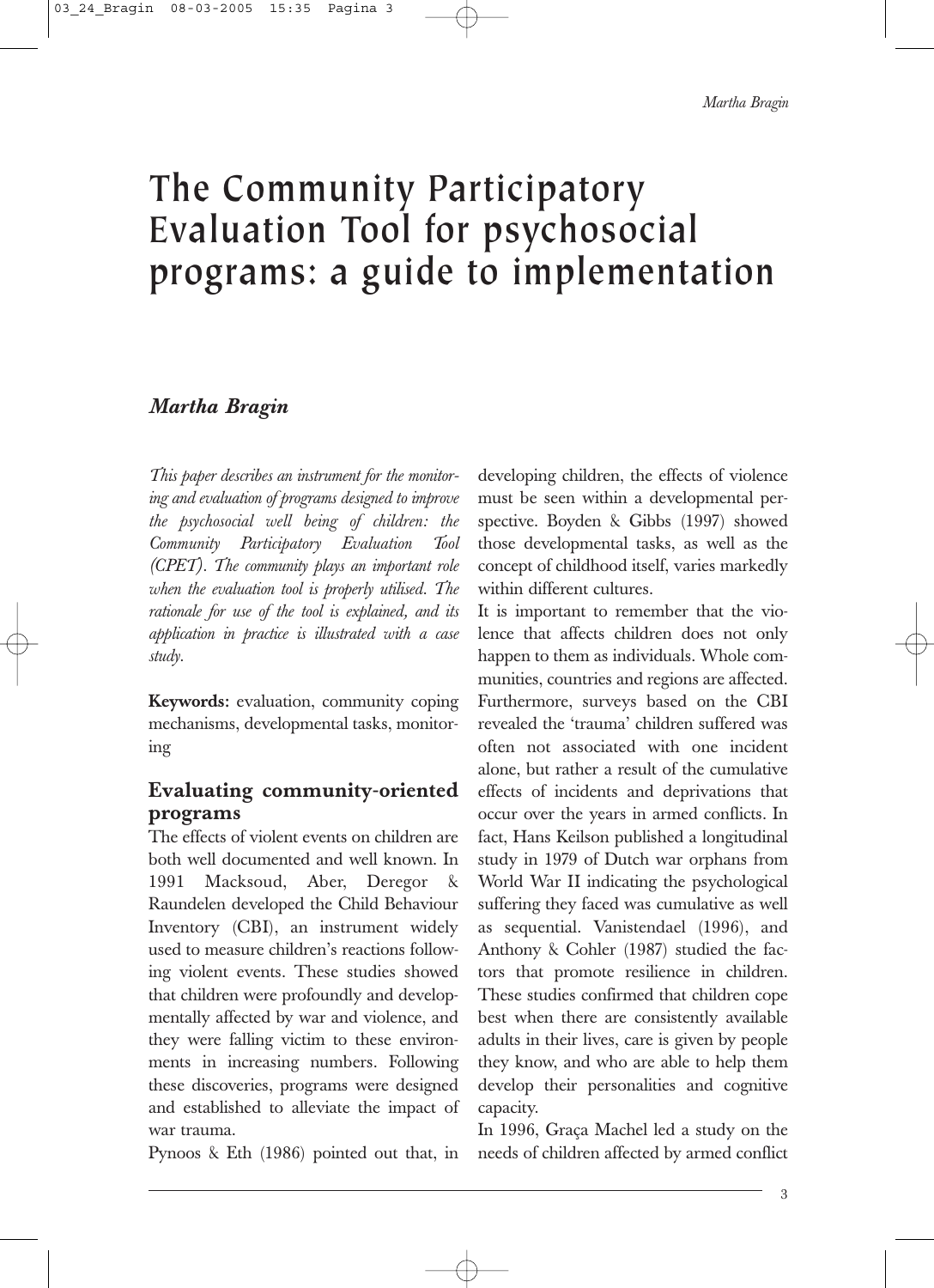for the Secretary General of the United Nations. Machel recommended best practices for promoting psychological recovery and social integration for all war-affected children. These recommendations include special populations, such as child soldiers, landmine survivors and those who had experienced sexual and gender based violence. The best practices include assuring that 'all phases of emergency and reconstruction assistance programs take psychosocial considerations into account', and that 'rather than developing separate mental health programs, culturally relevant psychosocial programs be established within the context of programs for relief and development' (Machel, 1996). Since these recommendations were accepted, many programs have attempted to ensure that intervention for children was provided according to the best practices outlined by Machel's study.

However, both practitioners and donors have confronted the difficulty of monitoring these programs and evaluating their effectiveness. A tool was needed that encapsulated community standards for children's well being and proper development in a wide variety of circumstances, regardless of whether it is an urban area in Asia or Europe, a rural Internal Displaced Peoples (IDP) camp in Latin America, or in rural Sub-Saharan Africa. Such a measure had to reflect both the local standards for normal childhood development and the coping mechanisms that each community utilises to help children who are not meeting those standards. It was essential that this tool not impose either a set of beliefs about childhood or a set of ideas about trauma and healing imported from other regions. Rather, it was essential to reflect local community norms and values.

# **Identifying the effects of violence on a community's young people**

This can be done in three steps.

1. The first step is developing an understanding of *daily routines under optimal circumstances* for boys and girls in the community, from morning to night. This is the backdrop for understanding how children usually grow up in a particular community. This must be done separately for each socioeconomic grouping, as rural children, urban children, affluent, and poor will each have quite different routines. Changes in these basic routines since the violent event(s) must then be assessed to understand the ways in which basic life conditions have changed for children in the affected group. 2. The next step is to establish a baseline understanding, for each community, of what *normal and usual growth and development* looks like, age by age, starting at birth and ending with the age that has been determined to represent adulthood. The developmental levels must then be reviewed to ascertain how the current situation has or has not affected children in each age group and whether developmental milestones are being met.

**3.** Then existing *community coping mechanisms for stressful situations* should be identified, defined and understood so as to determine the extent to which those mechanisms are now functioning or need strengthening. One should also explore the potential need for new mechanisms to cope with new circumstances.

# **General rules of collecting information**

*Official information*. Information regarding the extent and quality of basic services such as food, shelter, water, sanitation, health, and educational services may be available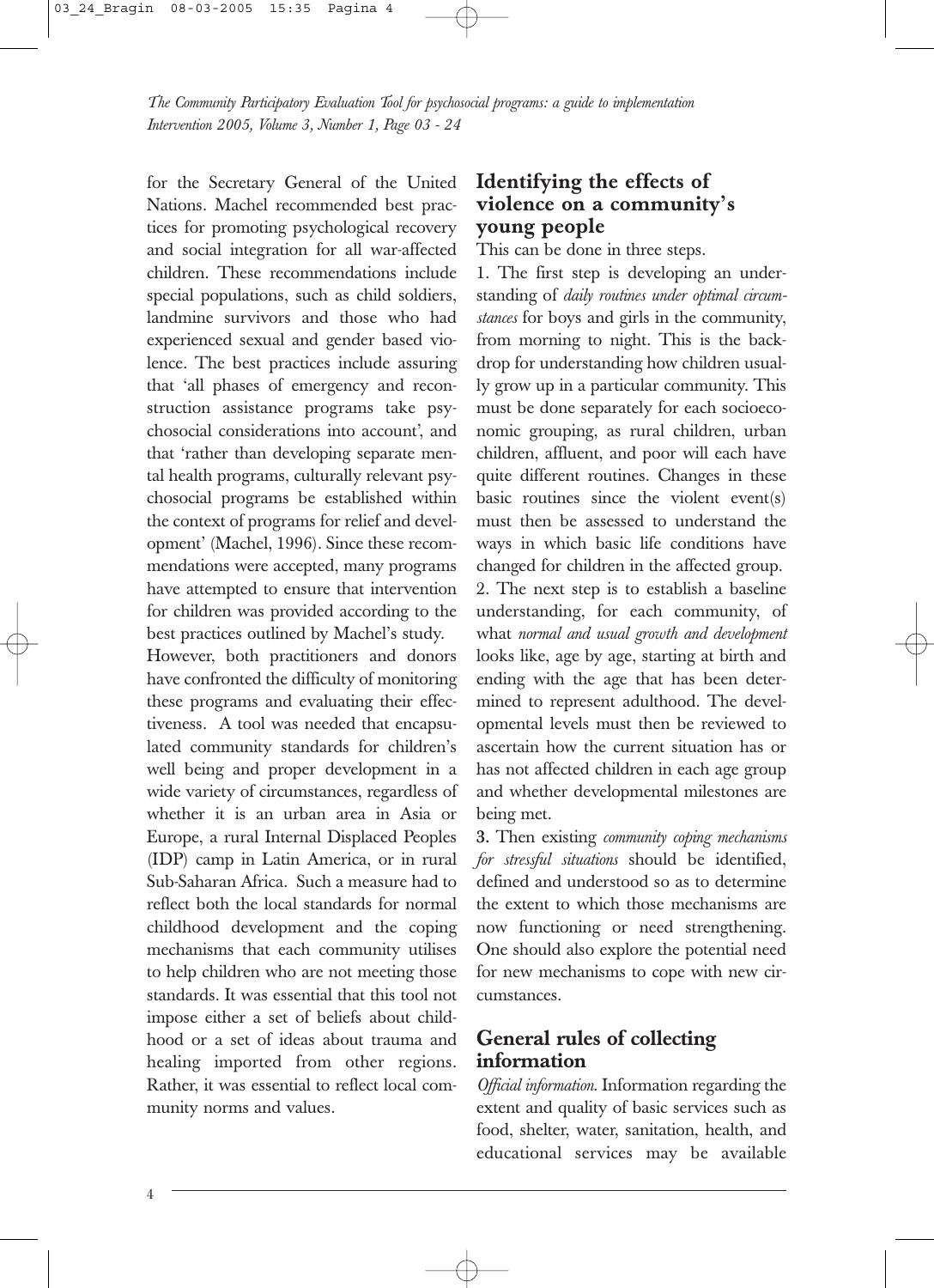*Martha Bragin*

through official sources*.* It is important to talk with service providers to obtain their view of the effectiveness of the services and the degree to which all households are being assisted. In order to ascertain the major concerns of the community in times of crisis, however, it is also necessary to gather together groups of effected mothers, fathers, elders, and youth, as well as community leaders and professionals. In the delicate area of child development, such community consultation methods are critical.

Community leaders in refugee camps and small communities should be contacted and the assessment process explained to them. Then, community meetings can be called with representative groups of people. In cities, representatives of schools, health care centres, and religious or community organisations should be contacted so that *focus group meetings* can be set up. The information is obtained here, as it is by market researchers, in focus group discussion.

*Participant's information.* Developmental data and information about community coping mechanisms should be obtained from community members and young people within the focus groups. It is usually best to gather men, women, boys, and girls into separate focus groups to ensure that each feels free to speak. It is also crucial to seek out 'notable persons' for their view of community standards. Equally important is asking parents which community specialists they consult when children are sick or troubled. The views of these specialists must be included in the establishment of any baseline as well. Asking the same question of all of these sources supports the principle of 'triangulation' or relying on at least three sources, which in turn supports validity in Participatory Rural Appraisal.

In refugee and displaced persons camps, it

is relatively easy to obtain a random sample of households in groups of twenty-five. In rural villages and urban communities, however, a random sample may be more difficult to acquire. Convenience samples often have to suffice, as volunteers may have difficulty leaving daily tasks in order to attend a meeting.

*Tools.* A structured interview should be used to guide the focus group discussions so that all necessary information is obtained, and so the information requested can be relatively uniform from location to location. In this way, differences can be more clearly understood.

The interview should be set up and conducted using the main steps from the preceding paragraph:

1. Step one: Establishing the common view of normative behaviour. Through the structured interview, the researchers should determine what activities (formal and nonformal) youngsters are normally involved in at different ages and during different phases of their development. Participants should be encouraged to reach an agreement among them as to what the normal range of responses to these activities might include, and the results should be documented in chart form.

2. Step two: Normal and usual growth. It is important to determine what specific developmental stages a child passes through, if any. Researchers should also establish how these stages are marked, what the child learns, how the child must be cared for and by whom, and how he or she can be expected to behave.

3. Step three: Community methods for dealing with stressful situations. Normal responses that families use to manage the ups and downs of daily life should be identified. Independent groupings along lines of gender or age should be established as well.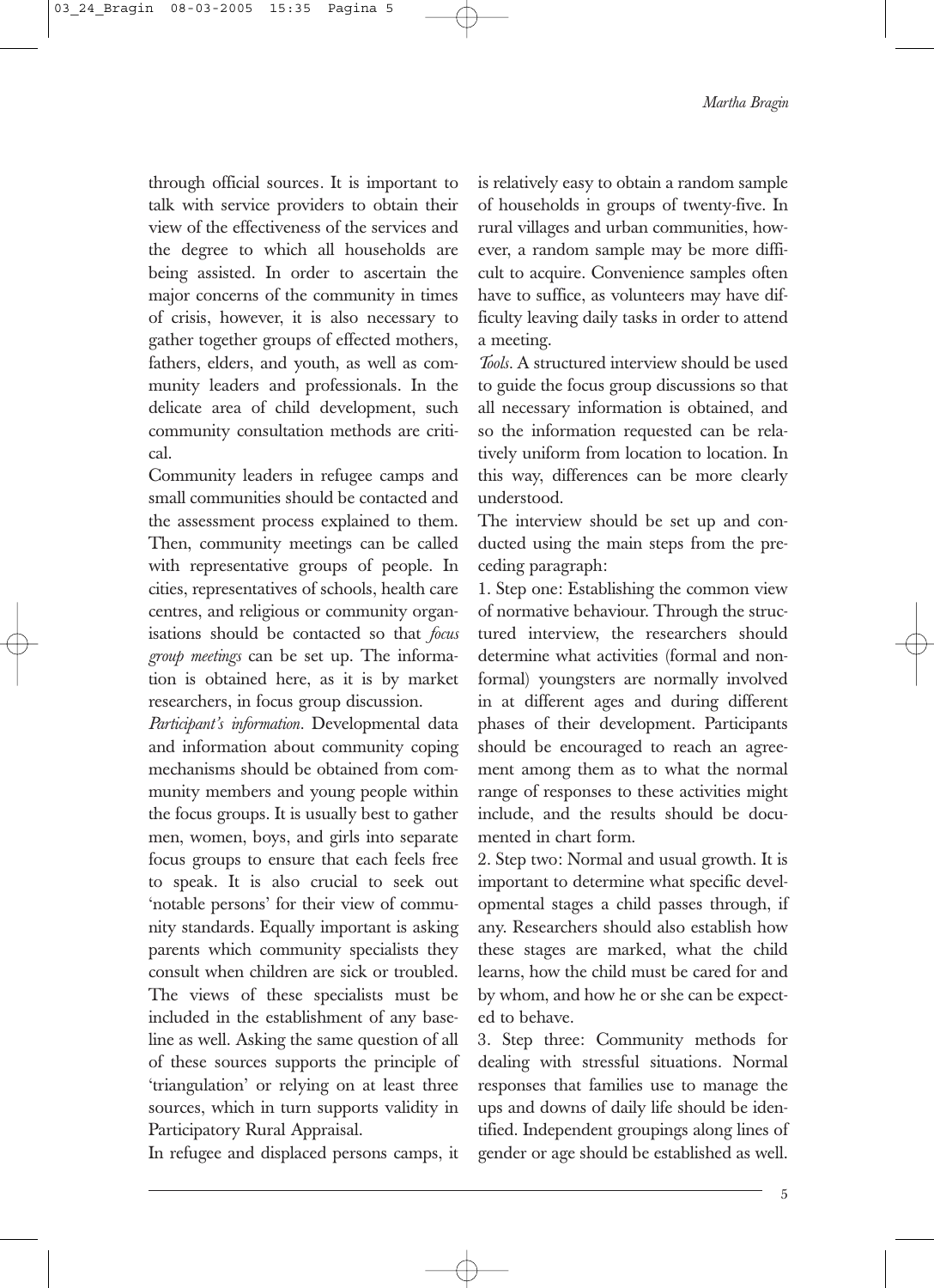Do groups of mothers or fathers get together independently (e.g. at the barber shop or for a coffee ceremony)? Do young people have such gatherings (youth union activities, coming of age rituals, etc.)? Are there community-wide cultural rituals?

The community's normal coping strategies for stressful situations, such as death, illness, and natural disaster should also be identified. How have violent situations been dealt with in the past? Are these traditional methods still in place?

The need for new methods of coping due to current conditions should be determined, and if needed, the people who might be involved in developing them should be identified.

This last area of inquiry is very important, as it may open the door to opportunities for children who might otherwise have been excluded from these community processes, for example those with disabilities. New educational programs for children might be established, or clubs and youth organisations for the promotion of peace and leisure activities might be developed. These organisations or programs may not have existed in the past, yet they could allow a more normal life to continue, even during an emergency.

# **Collecting information from children**

In order to give children a voice in the healing process**,** they should be asked to describe their daily activities from morning until night prior to the war, if they can remember. They should also be asked to describe festivals, holidays, and the basic structures of community life. Questions about the process necessary to become a respected man or woman in their community, and steps required to reach that goal are other ways to understand children's perspectives. Researchers should also inquire about young people's hopes for the future prior to the war or extreme acts of violence. They should be asked about the mechanisms used in the community to cope with stressful events and whether or not they used to participate in them. It is also important to learn in the course of the interview whether the young people in the community were accustomed to participating in youth organisations or sports leagues in previous times and whether those groups could be restored or reformulated with peaceful objectives.

Children should then be asked how things are different under current conditions, by once again going through a typical day. Interviewers should question them how the tasks necessary to become a respected man or woman could be accomplished under the current circumstances. Goals and plans for the future should be determined as well. Furthermore, young people should identify key issues in the community that need attention and rank those issues in order of importance. They should be asked what the barriers are to resolving those issues and who the protagonists should be in creating resolution. Finally, they should be asked what concrete steps they could or would like to take in ameliorating one or more of the problems they listed.

# **Collecting information from children's war experiences**

Some researchers have found that it is the internal and cultural meanings of any experience, rather than the type of experience, that cause developmental difficulties for children exposed to violence (Boyden & Gibbs, 1995; Nikapota & Samarasinghe, 1990). But others have noted that the most severe experiences — such as prolonged periods of physical and mental torture, or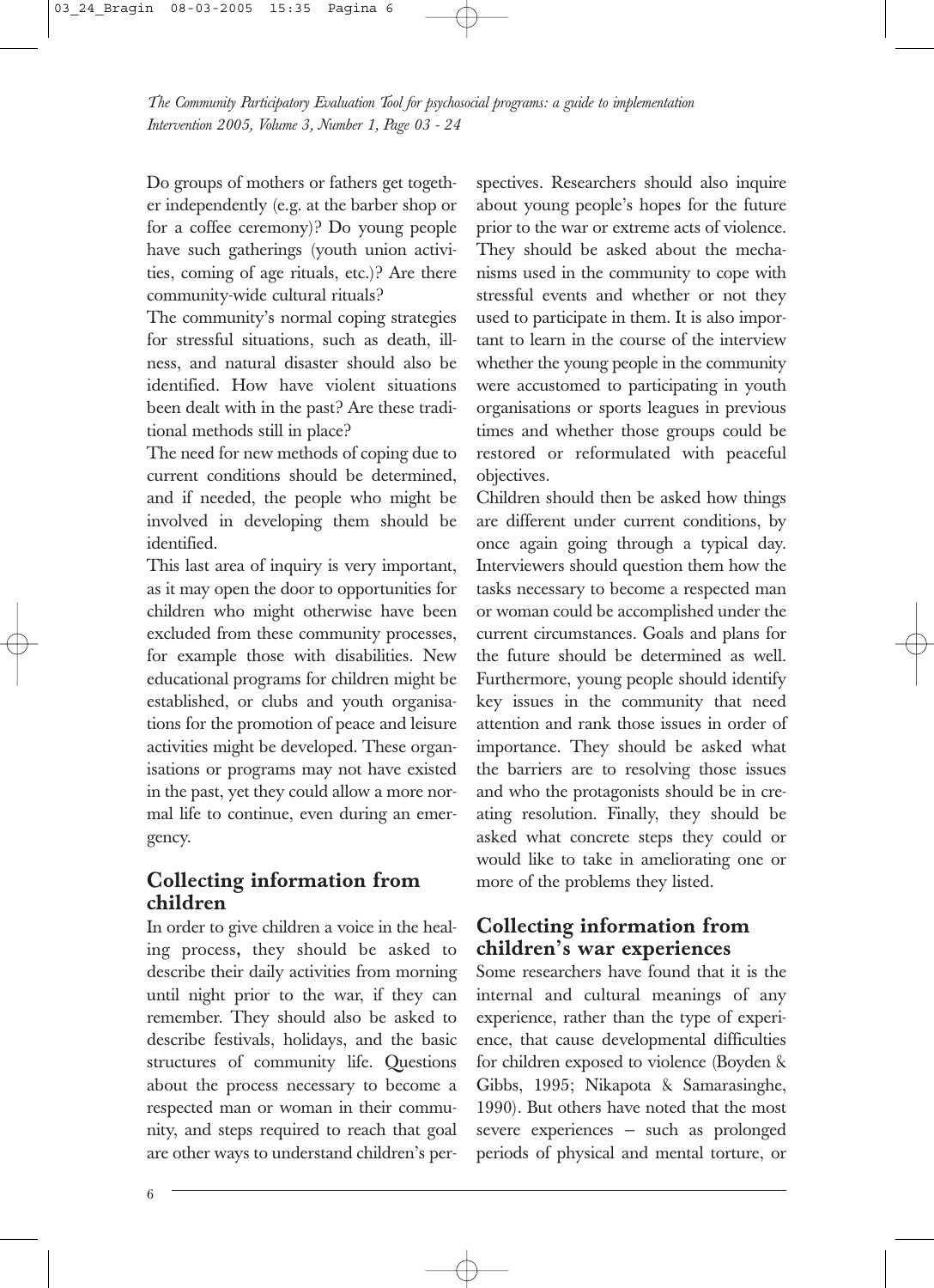death camps — contributes difficulties to everyone, regardless of other factors (Hovens, Falger, Op den Velde & Schouten, 1992). Therefore, in order to assist the adult community in determining whether special remedies are necessary for the new situation, it is useful to know what a population of children has witnessed and directly experienced.

However, as Machel (1996) points out, it is dangerous to ask children to confide terrible experiences to strangers for the purpose of research, even if the long-range goal is to assist them. For that reason, it is important that programs be developed based on the reported behavioural and developmental difficulties of children in their specific community**,** rather than through interviews intending to determine children's individual reactions to specific events.

When it is deemed absolutely necessary to inquire about war experiences, it should be done carefully and generally. After asking each focus group about life in the community where the children were raised, simply inquire as to what caused them to leave. When atrocities are listed, ask whether the community had been warned that these things might happen or whether they had been experienced or observed by anyone in the group**.** It is important not to coax anyone to answer. If even one person tells the story of an atrocity experienced, make sure that there is time for further discussion after the group ends. Ask the group how they feel they have been affected by the experiences described. Inquire if they would like any particular assistance in overcoming any of the painful consequences or emotions that are reported, and make sure that there is actual follow-up with these persons on the specific remedies for which they ask.

With careful investigation atrocities can be usefully shared in the presence of strangers. Some experiences however, such as homosexual rape and sexual assault, carry a special social taboo in many societies. It may be dangerous to discuss them with outsiders, people unfamiliar to the victims, or even with those close at hand. For example, in Pakistan, female rape victims are commonly put into prison, unless four men have observed the rape and are willing to swear that the girl was a victim of violence. In many communities in the United States, survivors of homosexual rape are often assumed by families to be tainted for life.

Therefore, to avoid inflicting irreparable damage, it is important that programs put into place mechanisms that can assist children whose development has been affected before learning the details of their experience. That way, those experiences can be appropriately revealed to trusted persons within the community who have an ongoing relationship with them and are socially and emotionally prepared to help. It is essential that the emotional status of children never be compromised in the name of monitoring, evaluation, or accurate research.

# **Compiling information into useful data**

One way to compile the information gathered is by creating tables that follow the main lines of the investigation.

1. The first one is a table in which 'normal' development is contrasted with the current situation (see Table 1, Developmental milestones). 'Normal standards' represents the range of responses agreed upon by the respondents.

2. Similarly, community coping mechanisms can be placed on a grid to see whether or not they are in place, need strengthening, or are non-existent (Table 2, Community coping mechanisms).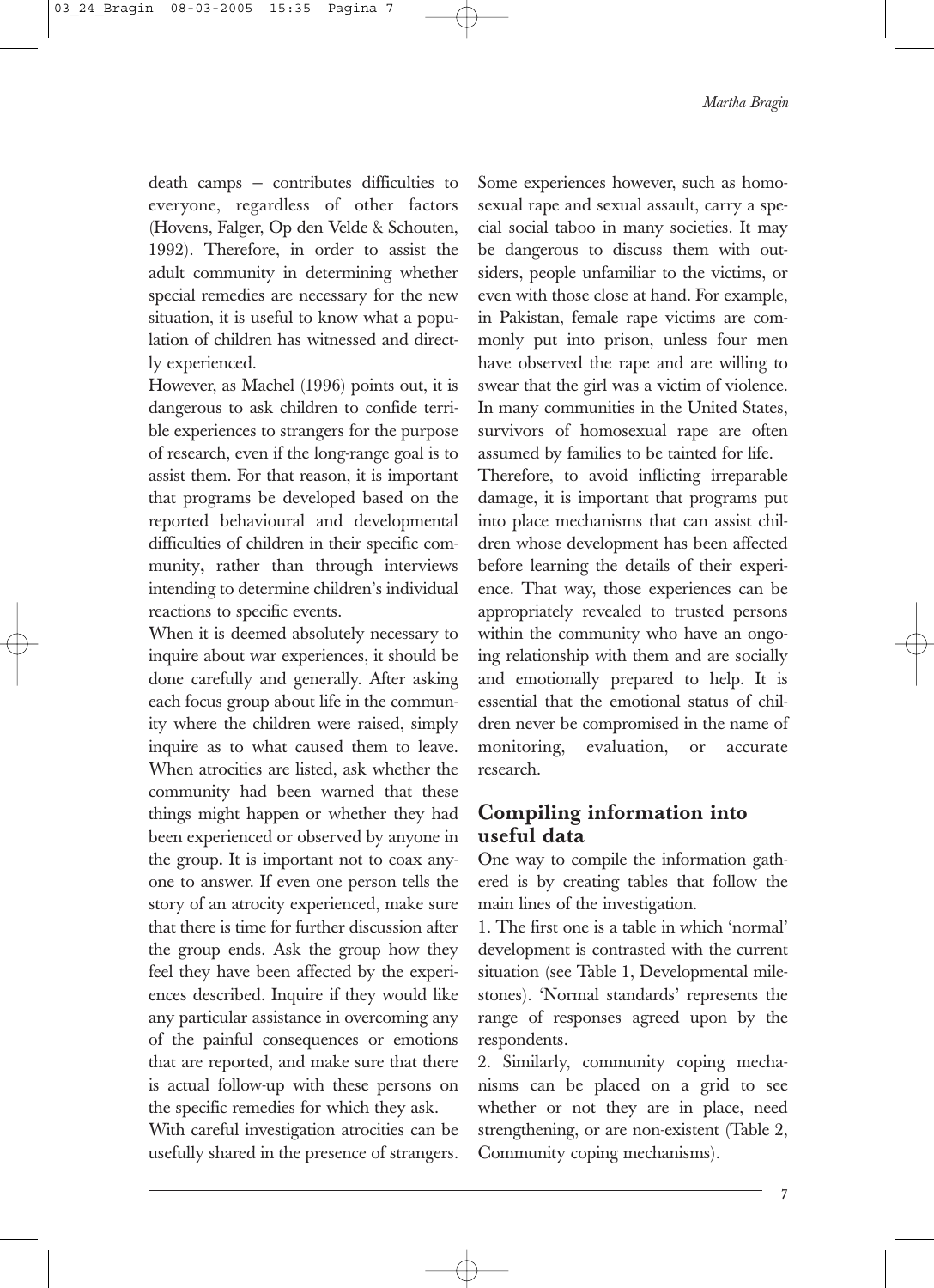3. A third kind of table can contain the problem-solution matrix created by the youth and an outline of their proposed participation (Table 3)

These sample tables were created on different continents within different social contexts.

Youth are asked to rank the major problems of their community, to describe solutions as they see them, who should resolve the problems, and what they can do to participate in solving them.

# **Using the tables**

The success of a program can be measured by the degree to which the conditions for normal developmental milestones are restored, community coping mechanisms are reinstated, and new mechanisms are put in place to meet the contemporary needs identified by the community. Involving communities and young people in re-establishing the conditions for children's healthy growth and development helps to insure that such interventions are sustainable long after outside interest and attention has faded. Sustainability is established by noting whether these conditions remain in place after one, five, and ten years.

# **Implementing the CPET**

Implementation of any strategy during

| Age of<br>child    | Normal standards                                                                                                                                                                                                                                                                                                                                                                   | War related changes                                                                                                                                                               |
|--------------------|------------------------------------------------------------------------------------------------------------------------------------------------------------------------------------------------------------------------------------------------------------------------------------------------------------------------------------------------------------------------------------|-----------------------------------------------------------------------------------------------------------------------------------------------------------------------------------|
| $0 - 2$<br>years   | Children learn that family loves them best of<br>all. They learn to know their mother. Learn to<br>eat and grow.                                                                                                                                                                                                                                                                   | Nervous mothers make babies<br>nervous! Hungry mothers don't<br>make enough milk.                                                                                                 |
| $2 - 5$<br>years   | Children go off and follow older children as<br>new babies are born. They learn about the<br>world and how to grow up. They play and<br>make up stories about the world.                                                                                                                                                                                                           | No opportunity to practice<br>independence. Children tied to posts<br>instead of allowed to explore with<br>siblings. Play is always war and<br>funerals.                         |
| $6 - 12$<br>years  | We want them to go to school and learn.<br>When they are too poor, they follow their<br>parents and learn their parents work                                                                                                                                                                                                                                                       | Children don't play or go to school/<br>only stay near mom helping with<br>chores/boys don't learn fathers'<br>livelihood. They begin to talk of<br>revenge and boys fight a lot. |
| $12 - 15$<br>years | Those who can afford it should go to<br>secondary schools and become our leaders.<br>Should learn to be men and women in our<br>traditional way. Prepare for marriage,<br>membership in community, learn to speak in<br>public, how to respect all people, participate in<br>community activities such as fire prevention,<br>building, helping poor, family business and<br>farm. | Lack of opportunity to learn or<br>earn. Cannot prepare for future<br>marriage. Feel useless and want to<br>go and join militias.                                                 |

**Table 1 Developmental milestones**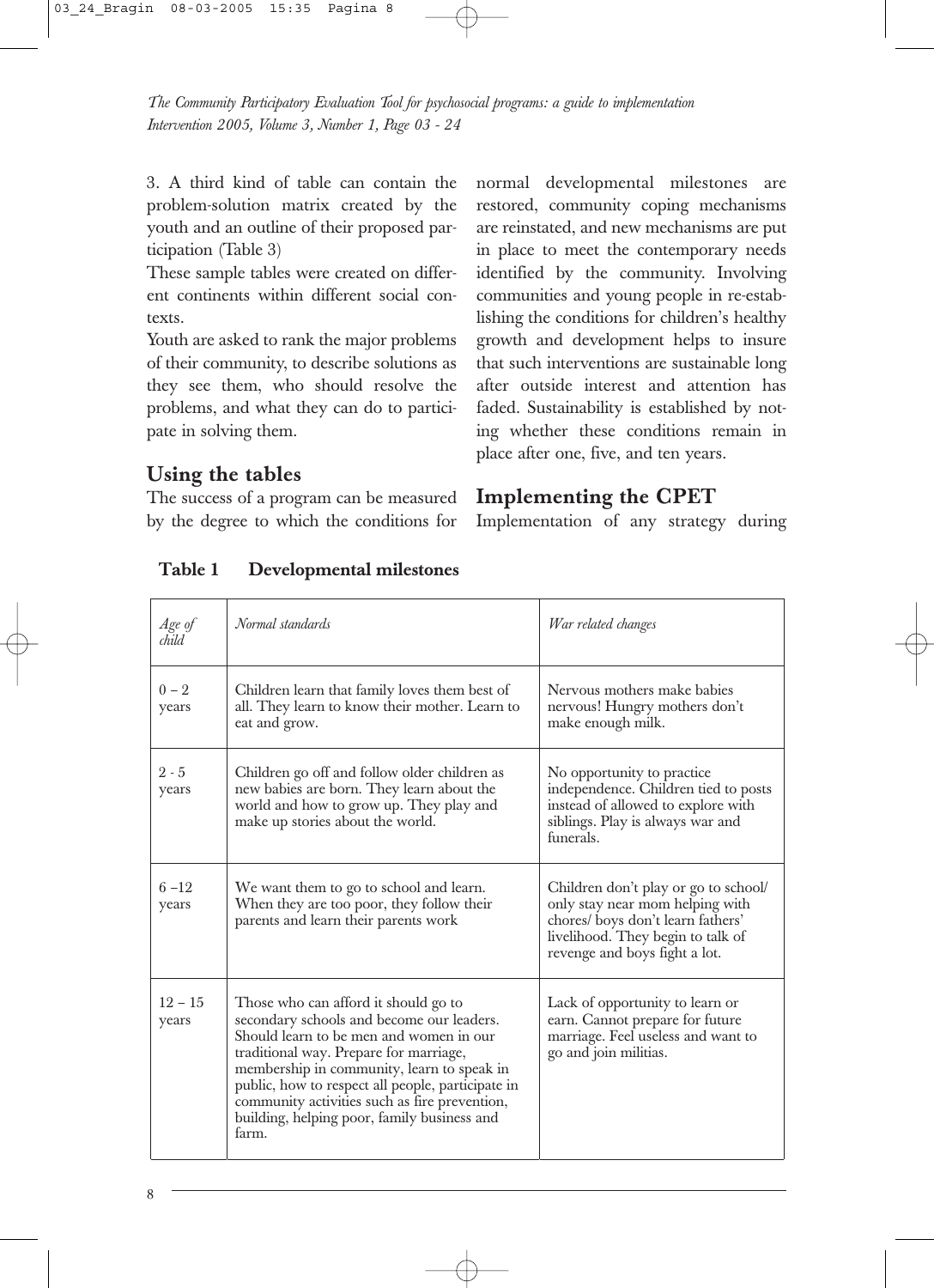# **Table 2 Community Coping Mechanisms**

| In prior community                                                           | In camp: in place/needs strengthening/not occurring                                        |
|------------------------------------------------------------------------------|--------------------------------------------------------------------------------------------|
| Festivals for births, weddings and important<br>holidays                     | Not occurring                                                                              |
| Collective mourning ceremonies: feast in honour of<br>joining with ancestors | Needs strengthening: too many deaths, too<br>little money                                  |
| Consultation with traditional healers                                        | In place: needs strengthening and integration<br>with modern health practices              |
| Music and dancing at festivals                                               | Not occurring                                                                              |
| Story telling and beating the drum                                           | Not occurring                                                                              |
| Children's games                                                             | Need strengthening                                                                         |
| Assistance to disabled and orphans by community                              | Need strengthening/monitoring                                                              |
| Coming of age ceremonies: bush training of young<br>people                   | Not occurring: if replaced may need<br>monitoring for health and human rights<br>standards |
| Mothers work together and share child rearing<br>advice                      | Needs strengthening                                                                        |
| School                                                                       | Stopped completely                                                                         |

emergencies is always something of an art, with flexibility as the key to success. However, a step-by-step implementation guideline may be helpful. The following is a step-by-step process that includes preparation, taking a baseline, carrying out the program for relief and development, and posttests.

# **Preparation**

*Involving the community.* Meet with community opinion leaders and officials to discuss child protection, development issues, the purpose of the monitoring and evaluating tools. Form a community committee to oversee child protection and development activities<sup>1</sup>.

Get a random sample of participants for the focus groups.

*Number*. Limit the number of adults or teens to 15. For children 6-11 years of age, 10 children should be the maximum number in any focus group.

*Time allocation*. Children's groups take about  $45$  minutes; youth and men about  $1\frac{1}{2}$  hours; and mothers about 2 hours.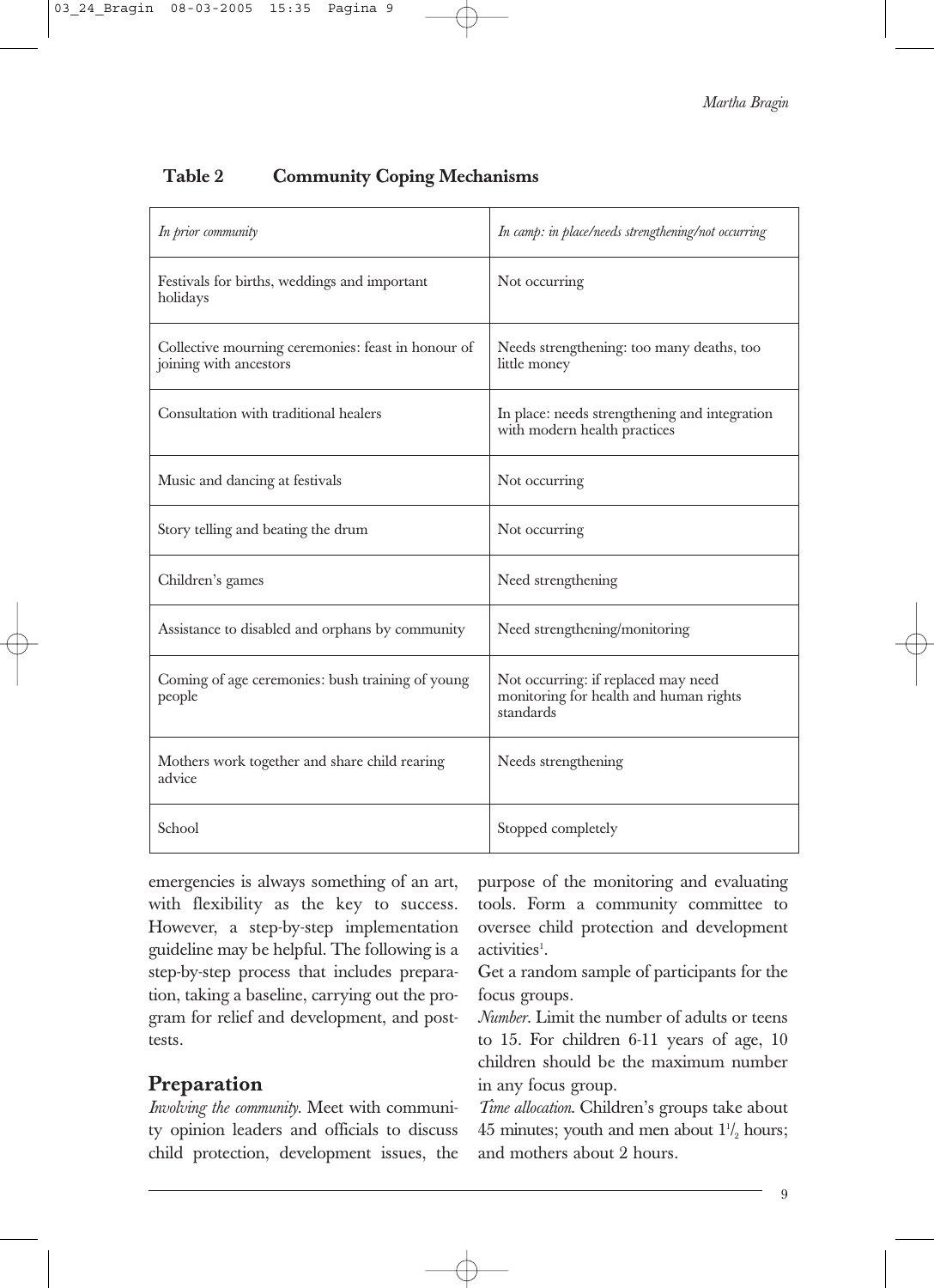| Boys                    |                                                    |                                                                                        |                                             |
|-------------------------|----------------------------------------------------|----------------------------------------------------------------------------------------|---------------------------------------------|
| Problem                 | How to solve                                       | Who should solve                                                                       | What we can do                              |
| Hunger                  | With work                                          | People should give us work                                                             | Work if anyone has work<br>for us           |
| Drought                 | Bore holes, dig wells,<br>irrigation,<br>More rain | People who know how should<br>do the irrigation/educate<br>people/ God could give rain | We will pray                                |
| Work                    | Government finds work for<br><b>us</b>             | Government                                                                             | We will request                             |
| Poverty                 | Government should help us                          | Government/other aid                                                                   | We will pray                                |
| Clothing                | Work/buy clothes                                   | Someone has to give us work                                                            | We will work                                |
|                         |                                                    |                                                                                        |                                             |
| <b>Girls</b><br>Problem | How to solve                                       | Who should solve                                                                       |                                             |
|                         |                                                    |                                                                                        | What can we do                              |
| Fighting                | Unity                                              | Everybody should solve -<br>including leaders                                          | Study the holy Koran and<br>pray            |
| Illiteracy              | Peace and school teachers                          | Government should pay<br>teacher                                                       | When we are older, we<br>will help to teach |
| Poverty                 | Peace - gives work, jobs                           | UN should disarm everybody                                                             | Study the holy Koran and<br>pray            |
| Destruction             | Reconstruction                                     | Government and UN                                                                      | We can build                                |

|  | Table 3 Problem solving solutions |  |  |
|--|-----------------------------------|--|--|
|--|-----------------------------------|--|--|

*Participant selection*. In cities, and semi-urban areas, partner non-governmental organisations (NGOs) can select participants from the communities with whom they work. In rural areas, or in IDP camps, after meeting with village officials and leaders, households can be selected for participation. Obviously, there are technical differences that must be worked out on the ground depending on the culture, educational level, and level of development of the region in which this tool is being used.

In regions where the concept of random sampling is not familiar, it is important to include one group for all of those not selected for the survey. This ensures participation in group discussions with the monitoring and evaluation team, so that fears are not aroused regarding exclusion. In Afghanistan, for example, I often had large group meetings in IDP camps, where we read the questions aloud to large groups of people who then responded. At the end of the day, these 'unscientific' meetings did give me a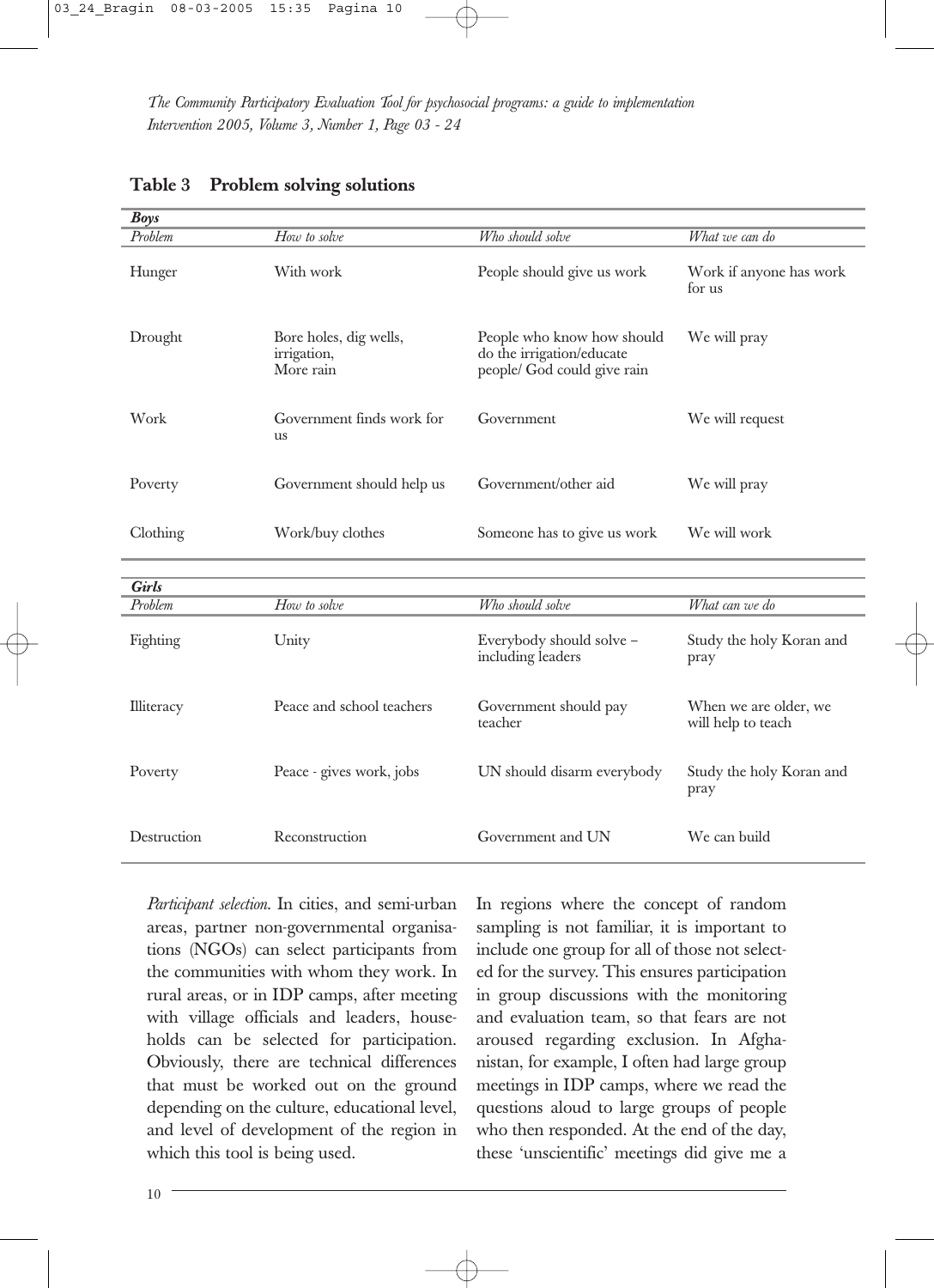broader sense of the views of the population overall.

Separate focus groups should be organised for: mothers; fathers and community elders; female adolescents; male adolescents; girls; and boys.

If relevant, groups can be further divided into more/less educated, rural/urban, ethnicity, and/or by those from areas more/less affected by the conflict. Do not separate orphaned, disabled or other vulnerable children but include them in the appropriate age and gender group. Random sampling should assure that they would appear in proportion to their percentage in the population. However if randomisation is not possible, or if these groups are segregated in some special way, simply have an additional random selection and then include them in the appropriate groups.

#### **Taking a baseline**

A baseline of community norms for children's development both before and during the emergency can be obtained by using the following interview guides (for mothers and primary caretakers, for fathers and community elders, and for children and youth).

*Interview guide with mothers/primary caretakers and others who are intimately involved with children's growth and development*

Instruction**:** *Think about a time when life was good, when there was no war and you were at home, with food to eat, water to drink and your family was around you.*

1. What is the first thing that happens when a new baby is born?

2. How are infants cared for and by whom? What is the most important thing for a child to learn in the first months of life?

3. At what age does a child walk? What changes at that time?

4. At what age can a child walk unaccompanied?

5. At what age does a child first talk? Say 'no-no?'

6. At what age can one begin to teach a child right from wrong? How?

7. At what age does a child know that he is a boy (like father), or a girl (like mother)?

8. What is a child like from 3 to 6 years old?

9. At what age can a child begin to help the parent?

10. Which parent and with what chores?

11. At what age can a child begin to learn the important rules of the community?

12. How are children taught these things and by whom?

13. At what age can a child begin school or work? What makes this a good age?

14. What is a child like from 7 to 12 years old? Instruction: *Do we all agree that children [below adolescence] [whose bodies are not yet developed] see the world normally as their parents and teachers describe it?*

15. At what age does a child begin to see the world differently from what is told to him/her? (Think back on your own childhood)

16. At what age can a person speak of these opinions to the family? In the community? Participate in community councils or meetings? 17. At what age should a youngster carry a weapon? Defend the family?

18. At what age is a person considered to be a proper adult in this community?

19. List the characteristics that make a respected man or woman in this community. How do boys and girls learn these things? Are there special ceremonies associated with the acquisition of this knowledge? At what age is one expected to behave in this way?

20. Are there any special danger signs that indicate that things are not going well in this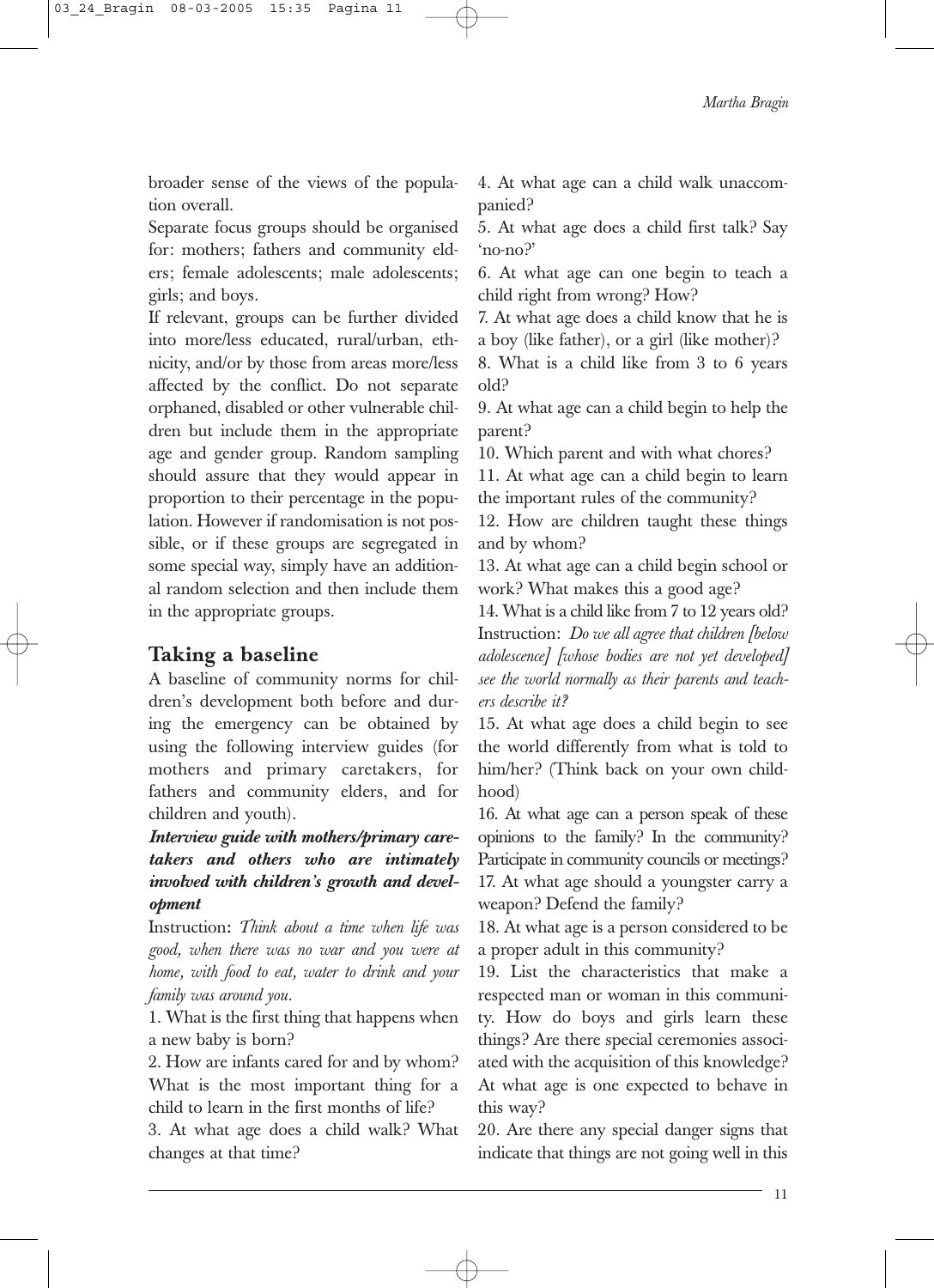regard? (For girls? For boys?) What do you do and with whom do you consult if things are not going well?

21. At what age can a person get married? Who makes that decision?

22. Instruction: *Has anything changed? What is different under current conditions?*

*What is/is not in place now?* (Go through above list of questions 1-21 again)

#### *Interview guide with fathers/community elders*

Instruction: *Think about how it was before the violence, killing, checkpoints, disappearances, etc. How were children raised in the community?*

1. What do you believe is most important for a father to teach his children?

2. At what age might a person first have independent thoughts?

3. At what age might a person be permitted to express such thoughts?

4. How and at what age are people taught right from wrong? What of a young person who has difficulty learning these differences?

5. What is/was your view of the most important, necessary things to learn and accomplish in becoming a good man? A good woman?

6. At what age should a young man marry? A young woman?

7. At what age should a young person carry a weapon?

8. How were decisions made in the community? 9. How were disputes resolved in the community?

10. Were there special ceremonies for the return of soldiers following war?

11. Were there any methods by which a person who had acted wrongly could make restitution or be restored to the community? Were they different for children and adults?

12. What were the customs of the community regarding births and marriages?

13. What were the customs of the community regarding famine, loss of income, violence, or another major difficulty?

Instruction: *Has anything changed? What is different under current conditions? What is/is not in place now?* (Go through above list of questions again*)*

#### *Interview guide with children/youth*

1. Describe the place that you came from.

2. What is it like there? *(Talk about animals, weather, school, religious institutions, traffic if any, and other descriptive factors.)*

3. What did a girl do all day from morning until night?

4. What did a boy do all day from morning to night? *(Be sure to probe for the following: Do they ever help their parents with chores or work? Which chores, when? When they go to sleep at night, does anyone tell them a story? Do they have dreams?)* 5. How does a kid have fun here in this place?

6. What are the celebrations and festivals in the community? Are they the same as before? If not, how are they different?

7. Who participates in them?

8. What are these celebrations like? Are they the same as before? How are they different? 9. Did young people participate in any group activities? (Formal youth organizations? Sports Clubs? Other?)

10. What is the best thing about this place? 11. Is there anything that you don't like? Is there anything dangerous or frightening for kids here?

12. What is the worst thing about this place? 13. What are the necessary qualities of being a grown man? Woman?

14. Are there necessary things that a person must do to gain that status?

Instruction: *Close your eyes —- while your eyes are closed, you will grow big and bigger until you are an adult of (?) years* (have children give age of adulthood)

15. Tell me about your life. (What do you

12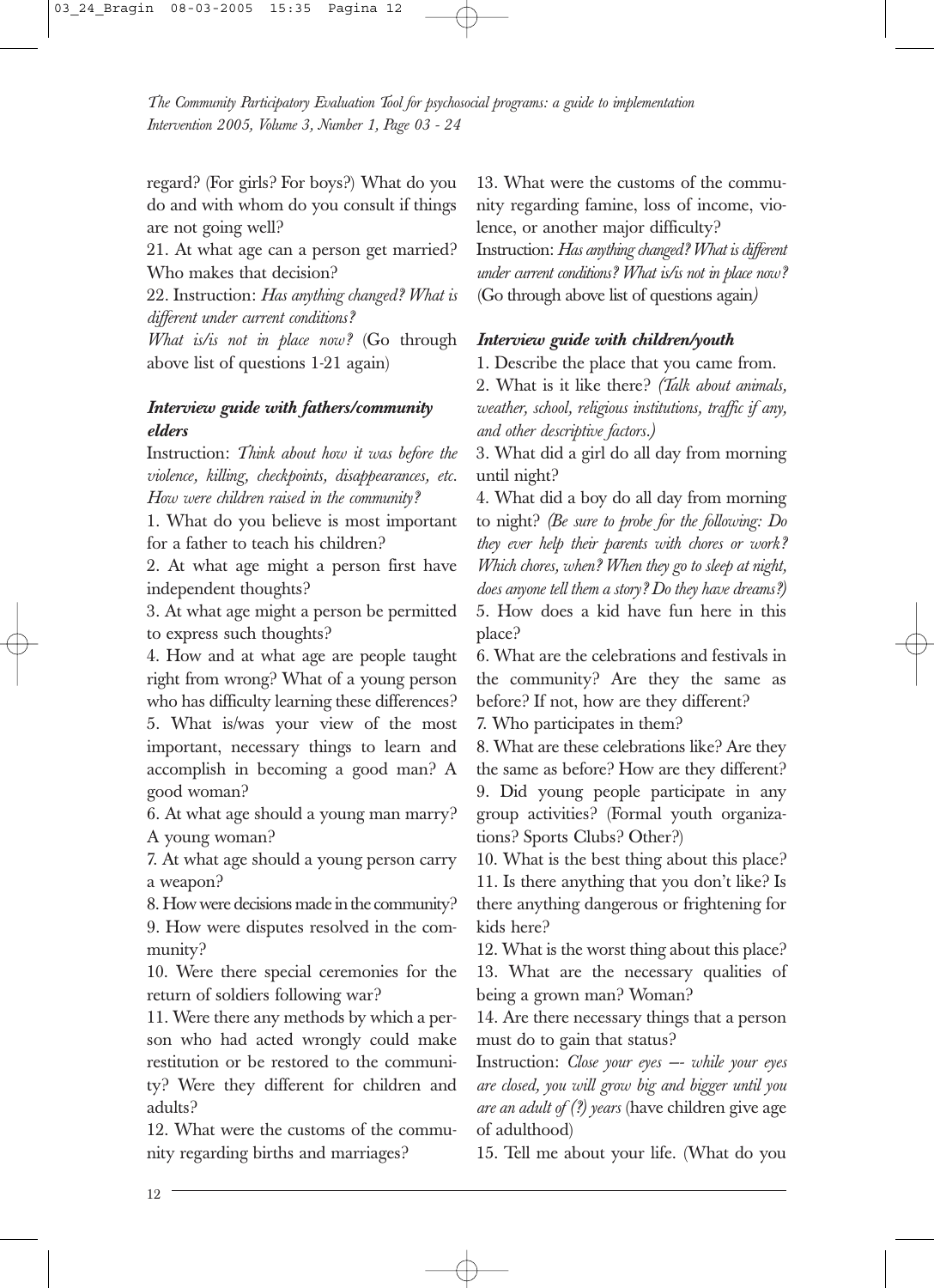do for a living? Family? Etc?) How will you have prepared for this?

Instruction: *I will clap my hands, you will return to your own age.*

16. Do you have all the conditions necessary to grow up to accomplish these things? If not, why not? What is needed?

Because community norms and values vary based on class, ethnicity and life circumstance, it is critical that the same questions on these matters be put to representative groups from a variety of backgrounds. Doing so can be a somewhat lengthy process. Therefore, a team should do the assessment, and as much as possible, community members should be involved in tabulating the results.

#### *Interview guide: Community coping mechanisms*

*The answers can be recorded on a chart: what is in place/what needs strengthening/what is no longer in place. It should then be rechecked following the project to determine improvement.*

1. What were the celebrations and festivals in the community? Who participated? What were these celebrations like in good times?

2. What did you do if you had a moment free

from household work? Did you have occasion to socialize with other women during the course of the workday? Where and how?

3. Were there women's organizations or lending groups that women participated in?

4. When your children were sick or had difficulties, what did you do, who did you consult? 5. What was the custom when someone died?

6. What was the custom when there was a natural disaster or other community problem?

7. If someone's child did not behave properly or was not growing up properly, what did you do? Who did you consult on these occasions? 8. If a mother was under stress or having difficulty caring for her children, who would help her? Was there some way she could feel better?

Instruction: *Has anything changed? What is different under current conditions? What is/is not in place now? (Go through above list of questions again).*

Get young people to do a community problem solution matrix, by asking them about the five biggest problems affecting their community and filling in the following problem matrix. (Table 4)

| Problem<br>matrix                                      | Problem 1 | Problem 2 | Problem 3 | Problem 4 | Problem 5 |
|--------------------------------------------------------|-----------|-----------|-----------|-----------|-----------|
| Who should<br>solve it?                                |           |           |           |           |           |
| How should it<br>be solved?                            |           |           |           |           |           |
| What can you<br>do as a child in<br>this<br>community? |           |           |           |           |           |

#### **Table 4**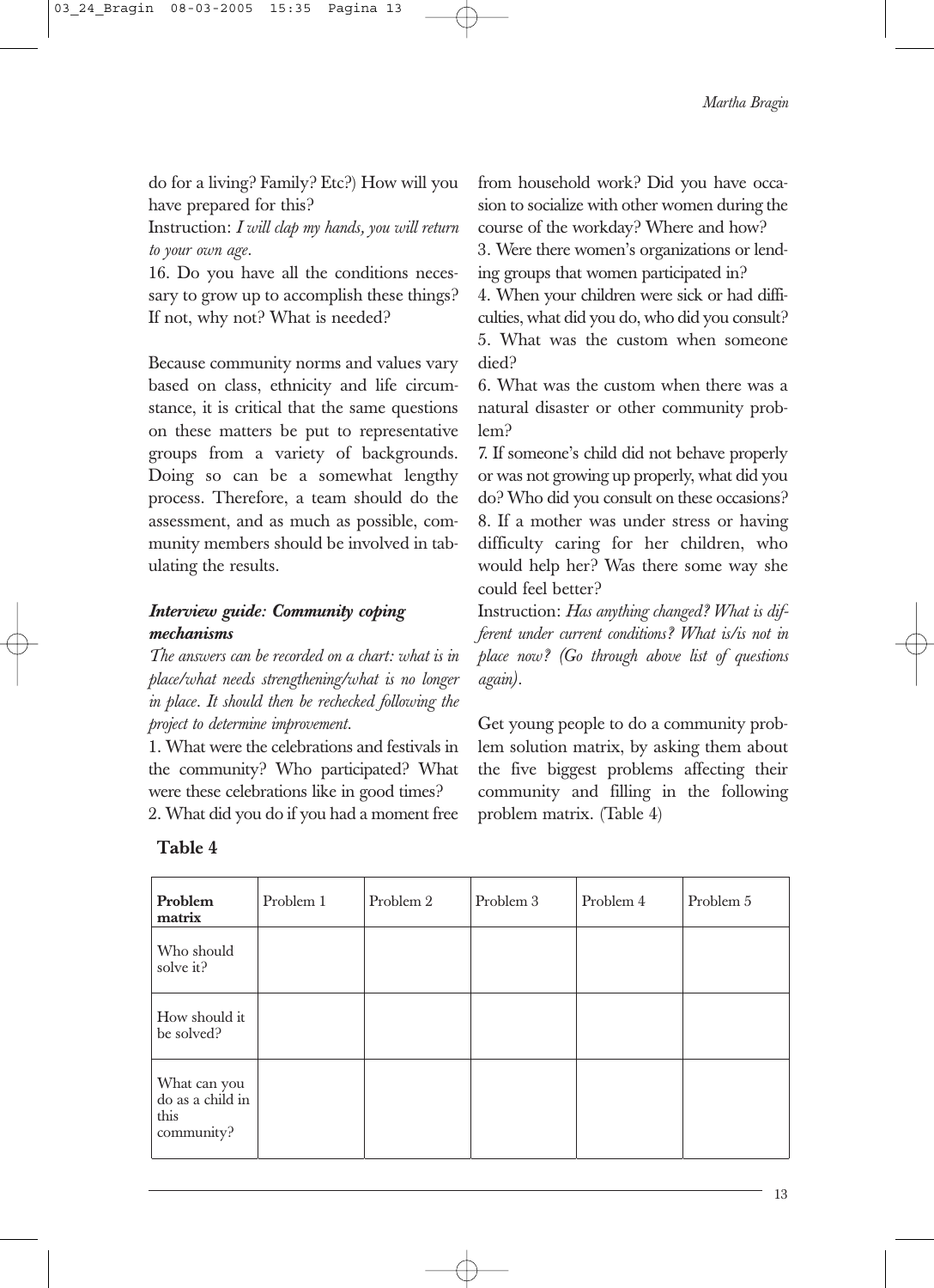# **Post tests**

After the program (which was based on the principle that it should connect with community coping mechanisms) the following post tests can be carried out.

1. The focus groups with mothers and primary caretakers, fathers and community elders, children and youth can be repeated in order to determine the condition of the children. Are children beginning to meet pre-war developmental milestones?

2. The focus groups on community coping skills can be repeated, in order to determine which community coping mechanisms have been restored and which new mechanisms have been added?

3. The children and young people can be questioned once more: are they taking action according to the matrix?

# **Case Study: Eritrea during the Border War**

In Eritrea, during the border war, the Ministry of Labour and Human Welfare and UNICEF commissioned an assessment on the affects of the war on children. Following that assessment, UNICEF, the ministry and local community organisations were to take action in support of children. They needed a program that was sustainable by and for the activist communities, as there were few funds available for such programs.

The work was complicated by the diversity of this small country, which is home to nine distinct ethno-linguistic groups who live in climates ranging from cold mountainous goat herding areas to one of the hottest lowlying port regions of the world.

The community had been displaced to a camp in the mountains away from their home village following aerial bombardment and the invasion of neighbouring troops. The troops mostly frightened people, and pressed them to leave the village at gunpoint, although there were some allegations of atrocities. The landscape was rocky and a bit barren. The government provided a rudimentary health clinic, food aid with assistance from the International Committee Red Cross (ICRC), and security through mobilisation of local veterans of the recent civil war.

#### **The pre-test**

*Getting started.* The first step was putting together a small team of colleagues who knew the local languages and were comfortable with Participatory Rural Assessment techniques. This team then travelled to the war affected districts and discussed the plan with the necessary officials. The purpose of this discussion was to deflect concerns about the information we were interested in gathering, why we wanted it, and how we hoped it would be helpful. Listening is very important at this stage. Officials rarely care about child development information and this group was no exception. This can be advantageous, as they will therefore not want to influence the information collected. Nor will they block its dissemination or use, as they might material considered of a more sensitive nature. They informed us the main problem was increasing the quantity and quality of food. We were assured the children would be fine if the enemy could be routed and the harvest completed. They themselves were planning to bring tractors to help the harvest for some of the more vulnerable of the displaced people. They then assured us that our working in the camp would be no problem and that we could go the next day.

It is of course important to get all of the actors in the camp leadership together for an introductory meeting. There, one learns about the reality of day-to-day practical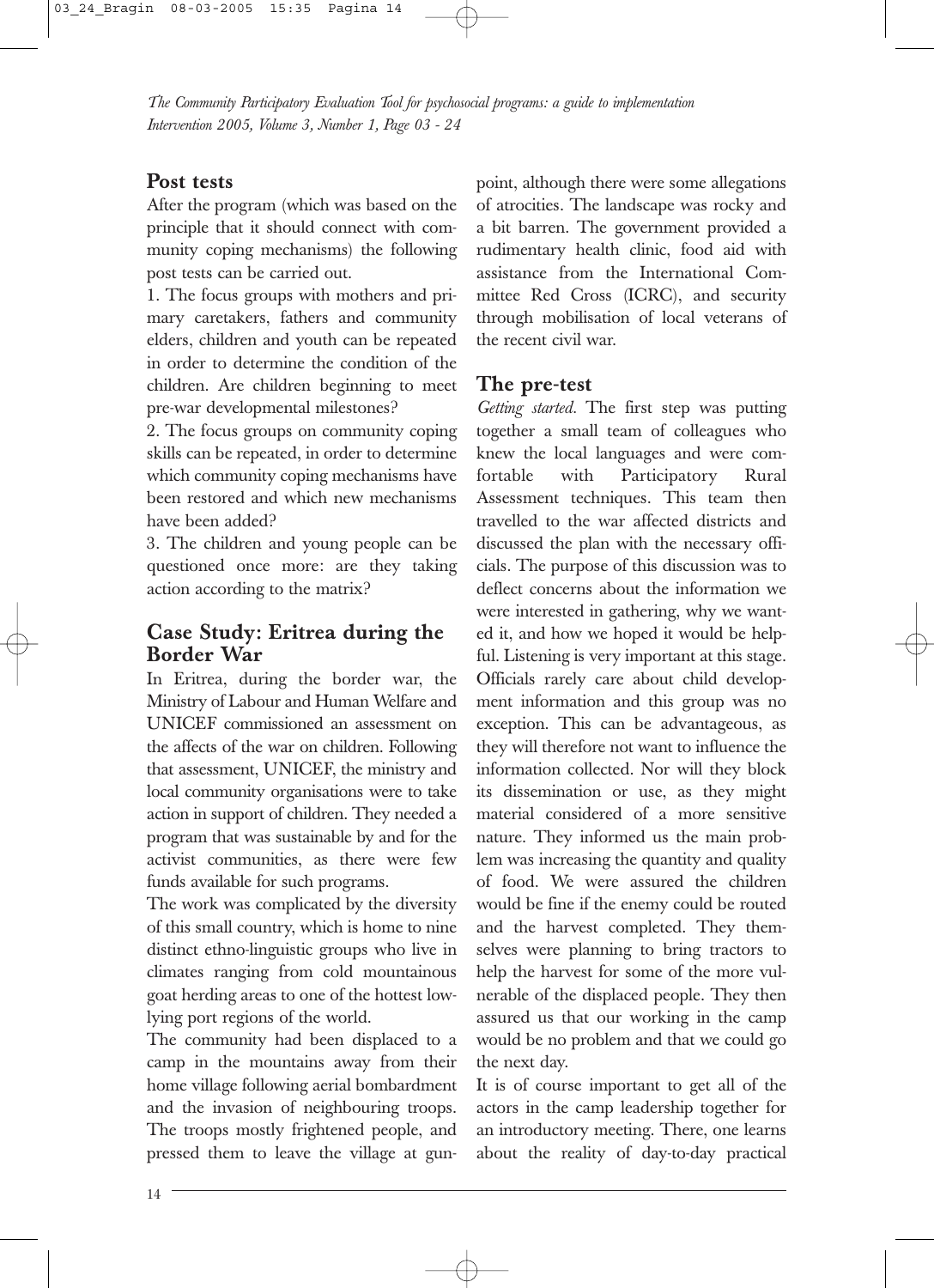camp conditions and problems as leadership see them. It also serves to inform everyone of what will and will *not* happen during the assessment and as a result of its findings.

In Eritrea, in 1999, the government had preferred to provide all services through the popular organisations that had operated during its recent war for independence. The usual plethora of non-governmental organisations was absent.

*Involving the community.* We arrived in a chilly rain. We entered the camp and met with camp management, leadership and representatives of all sectors and organisations present in the camp including the sole relief organisation called ERREC (Eritrean Relief and Rehabilitation Commission). ERREC was mainly staffed by aging volunteer activists from 'the old days,' and were highly respected by the local population. They were very helpful in 'selling' the program to others in the camp, as yet another form of self-reliance. We were careful to tell them that the program was not associated with any material goods or any of the aid that people wanted so badly. Once this understanding was attained we were able to help participants focus on their children's well being.

We found that adults really wanted to talk about their children's upbringing and their worries that war was harming their children. The children wanted to talk about their lives to interested adults.

*Participant selection.* We explained randomisation and then made a schedule of which tents would be represented. We ended with a group of all those who wanted to speak who hadn't had a turn, so that no one could worry that one group was favoured over the others. We took a woman from every 10th tent, a man from every 9th, a teen boy from every 8th, a teen girl from every 7th

a younger boy from every 6th and a young girl from every 5th. Those in tents 1 to 5 could send representatives to the final, 'talk about it' meeting.

In order to decide whom to see first we learned the schedule of the various camp members. Women and girls had the most work to do, as they were responsible for childcare, food preparation, and cleanliness. The girls were second, helping their mothers and being responsible for the collecting of water and firewood. Some boys helped with firewood, while men were largely idle. Many of them returned to the areas from which they had been displaced to attempt to plough the village land. The young men, from 18 to 22 were in the army. The men who were in the camp were either involved in village administration, teaching school, or considered too old to risk the dangerous walk over the mountains to the village land. *Focus group discussions*. The team should divide into pairs for the focus group discussions. Each pair included a team member as well as a community leader who would be involved with the monitoring and evaluation, so that they could hear as we collected the actual responses of the groups. They continuously expressed surprise at the time and attention groups gave to discussing the details of children's development. The mothers in particular were eager to give detailed answers and to discuss them.

We gave the children paper and markers and asked them to draw while they were waiting their turn for a group. We let the youth leaders keep these materials for use so that some children's enrichment could begin immediately after the assessment period.

*Summary of the results of the pre-test.* The pretest gave us some interesting results (tables 5-9). Parents reported that children in each age group showed atypical behaviours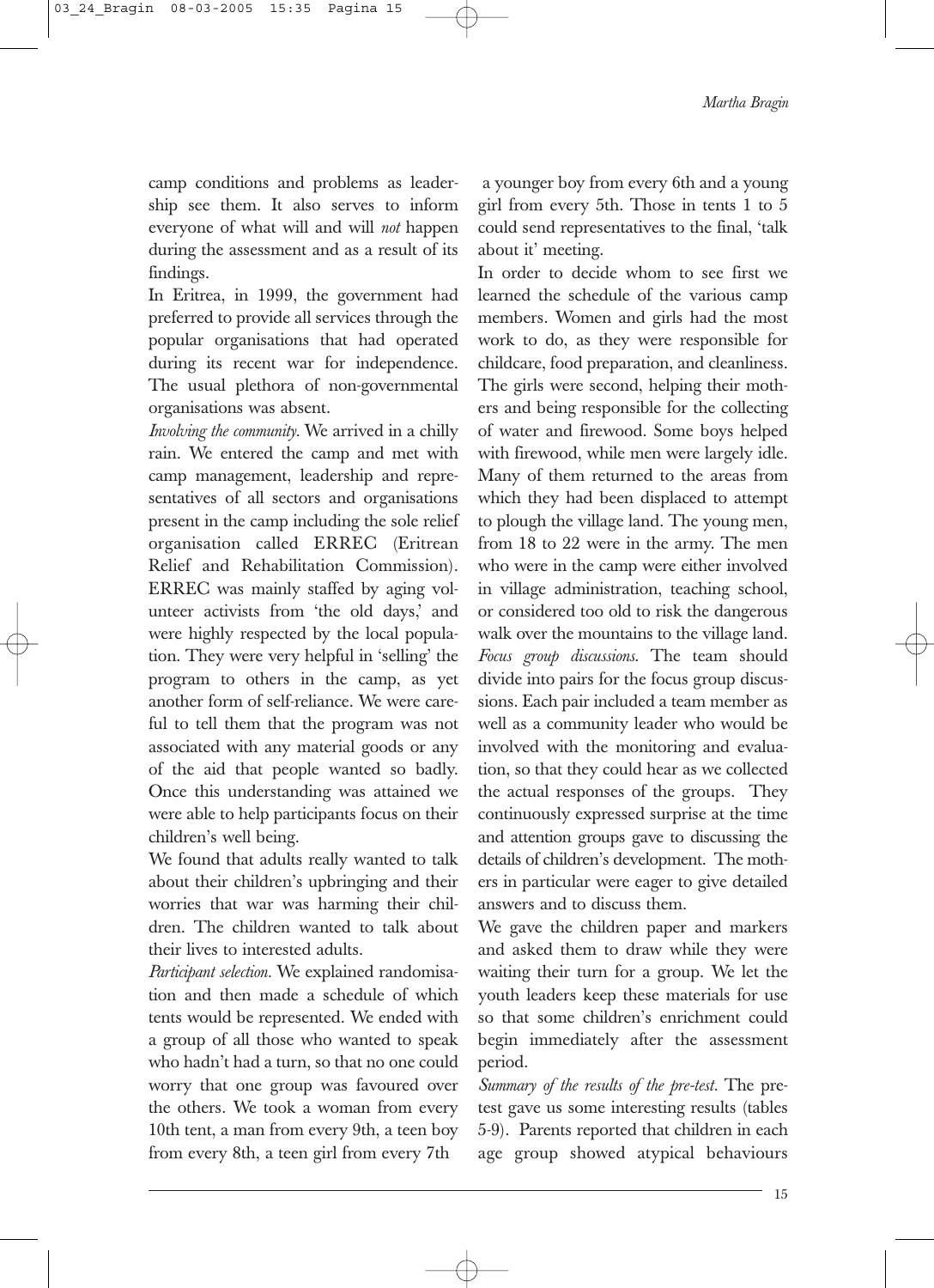# **Table 5 Normal child development**

| Age           | Normal milestones                                                                                                                                                                                                                                                                                                                                                                        |
|---------------|------------------------------------------------------------------------------------------------------------------------------------------------------------------------------------------------------------------------------------------------------------------------------------------------------------------------------------------------------------------------------------------|
| $0-2$ years   | Carried by mom. Eat, sleep, learn to talk and walk.                                                                                                                                                                                                                                                                                                                                      |
| $2-5$ years   | Go with other children, learn to play, know animals and plants, must run around<br>to be healthy and strong                                                                                                                                                                                                                                                                              |
| $6-12$ years  | Those who can go to school. Girls fetch water and wood, care for little children:<br>boys go with the animals in the field. Learn to follow rules, and behave. Learn<br>about animals and plants.                                                                                                                                                                                        |
| $12-15$ years | Those who go to school go to the city for secondary. Continue helping parents.<br>Girls learn to drum and dance, to make coffee. Boys learn the paths around the<br>caves and mountains, how to travel and come back, learn to build furniture,<br>house, all the things you need for household. Learn proper behaviour in<br>community and at home.                                     |
| $15-18$ years | In our day we joined the struggle. Our government wants us now to send the<br>children to the youth groups. In the youth groups they learn about government<br>and how to build the country. They must also prepare to be married and have<br>their own children. Learn about proper roles of man and woman in marriage. Of<br>course those who can afford it should continue education. |

# **Table 6 War related changes observed in children**

|               | Changes                                                                                                                                                                                                                                                                                                                                                                                                         |
|---------------|-----------------------------------------------------------------------------------------------------------------------------------------------------------------------------------------------------------------------------------------------------------------------------------------------------------------------------------------------------------------------------------------------------------------|
| $0-2$ years   | Don't feed well, irritable                                                                                                                                                                                                                                                                                                                                                                                      |
| $2-5$ years   | No opportunity to practice independence in the camp — they must stay in the tent<br>or right near with mother/ night terrors, fearful of noises                                                                                                                                                                                                                                                                 |
| $6-12$ years  | Nightmares, sleepwalking, night terrors, headaches, stomach aches, can't<br>concentrate at school/ some school interrupted/ run out of camp when frightened/<br>get lost in the mountains/ fearful of noise                                                                                                                                                                                                     |
| $12-15$ years | Nightmares, sleepwalking, night terrors, sense of powerlessness, preoccupation<br>with revenge/ no facilities for continuing education/ disobedient                                                                                                                                                                                                                                                             |
| $15-18$ years | Sense of powerlessness and fear/lack of opportunity to complete schooling leading<br>to anger and resentment ---girls are depressed by their workload and boys by their<br>lack of appropriate activity/ feelings of hopelessness about future/don't know how<br>to change situation (different from parents who participated in national liberation<br>struggle and felt an important part of solving problems |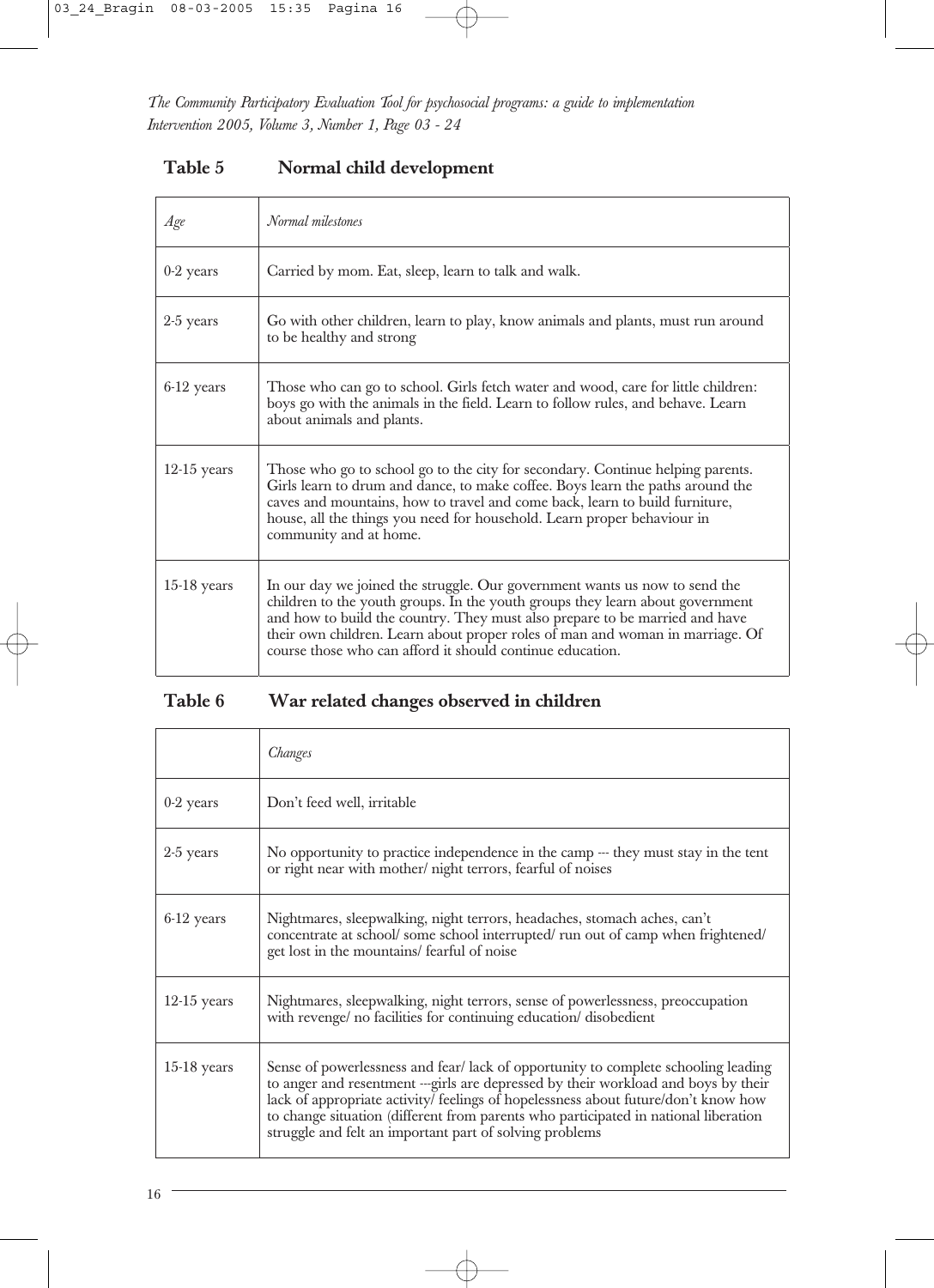*Martha Bragin*

# **Table 7 Community Coping Mechanisms**

| In prior community                                                                                                                          | In $\alpha$ mp                    |
|---------------------------------------------------------------------------------------------------------------------------------------------|-----------------------------------|
| Festivals for births, weddings and important holidays                                                                                       | Not occurring                     |
| Collective mourning ceremonies: last for 12 days and involve the entire<br>community including expressions of grief and concrete assistance | Needs strengthening               |
| Consultation with priests, utilization of holy water and amulets                                                                            | In place                          |
| Consultation with elderly and wise persons                                                                                                  | In place                          |
| Music and dancing at home                                                                                                                   | Not occurring                     |
| Story telling and beating the drum                                                                                                          | Not occurring                     |
| Children's games                                                                                                                            | Need strengthening                |
| Assistance to disabled by community                                                                                                         | Need strengthening/<br>monitoring |
| Participation in 'the struggle' for independence and the building of the<br>new state                                                       | Needs strengthening               |
| Mothers participate in coffee ceremony/share worries and concerns                                                                           | Needs strengthening               |
| Community members participate in 'the struggle' for freedom and<br>independence                                                             | Needs strengthening               |
| School                                                                                                                                      | Emergency school not<br>available |

based on their age and stage of development. They pointed out that babies did not feed well, toddlers did not feel free to play, children who should have outgrown them suffered from nightmares and night terrors, and that adolescents continued to show these symptoms. In addition, due to suffering from depression and powerlessness, they feel unable to take up the task of building the new society. Many of these symptoms are derived from the limitations in activities of children in wartime, loss of opportunities for school and play, and others from the lack of coping mechanisms available to mothers and others who care for children.

These conclusions led us to create programs to address the root causes of the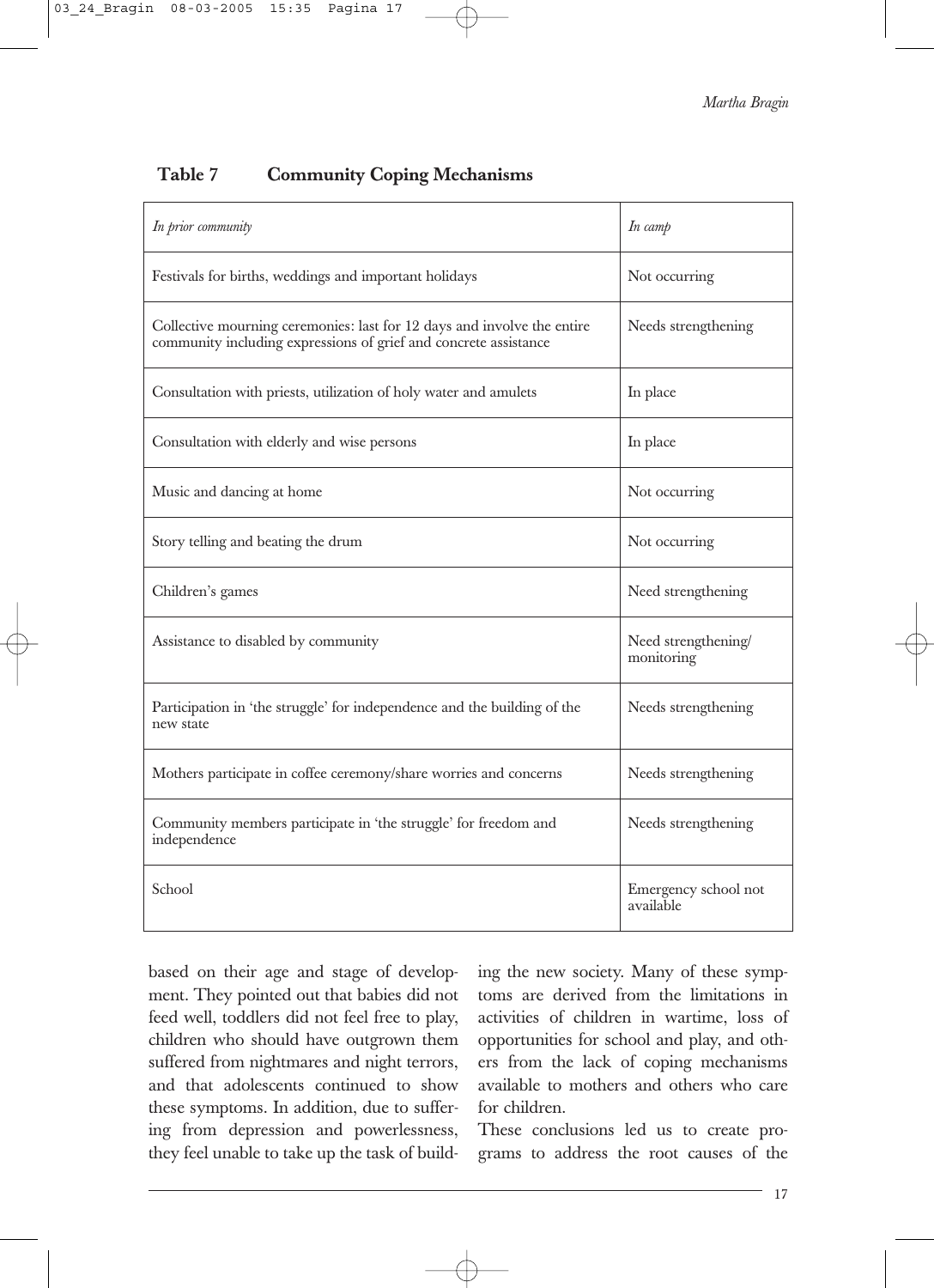| In village                   |                                                        | In camp                                  |
|------------------------------|--------------------------------------------------------|------------------------------------------|
| In school                    | Out of school                                          | All boys in camp                         |
| Wash                         | Wash                                                   | Wash                                     |
| Pray                         | Pray                                                   | Pray                                     |
| <b>Breakfast</b>             | <b>Breakfast</b>                                       | <b>Breakfast</b>                         |
| School                       | Herding                                                | Collect fuel/ help sisters with<br>water |
| Lunch                        | Lunch                                                  | Lunch                                    |
| Study                        | Play (while with the animals<br>and other boy herders) | Rest                                     |
| Work/help father with chores | Bring the herd home                                    | Idle                                     |
| Dinner                       | Dinner                                                 | Dinner                                   |
| Stories/sleep                | Stories/ sleep                                         | Sleep                                    |

#### **Table 8 Daily activities boys**

symptoms programmatically, rather than the symptoms themselves. This was especially practical as treatment of symptoms requires specialists available in each camp over time; correcting many of the root causes of those symptoms was practical, inexpensive, and it worked!

# **The program**

The funding provided for this program was short term, as it was meant to alleviate conditions for war affected children and adolescents while negotiations to settle the conflict continued. The hope was that residents would soon be able to return to their homes. Therefore, long term interventions actually designed to improve children's age appropriate functioning were not utilised. Rather interventions were chosen that would shore up and restore community coping mechanisms in order to foster family resilience. No program was to be put into place that would not be sustainable should the war end and families return home in the short term.

The assessment team called the community leaders together. They brought representatives of the mothers, fathers, teachers, religious leaders, business and health care provides, as well as representatives of the youth association to hear a presentation of the results of the assessment. Most immediately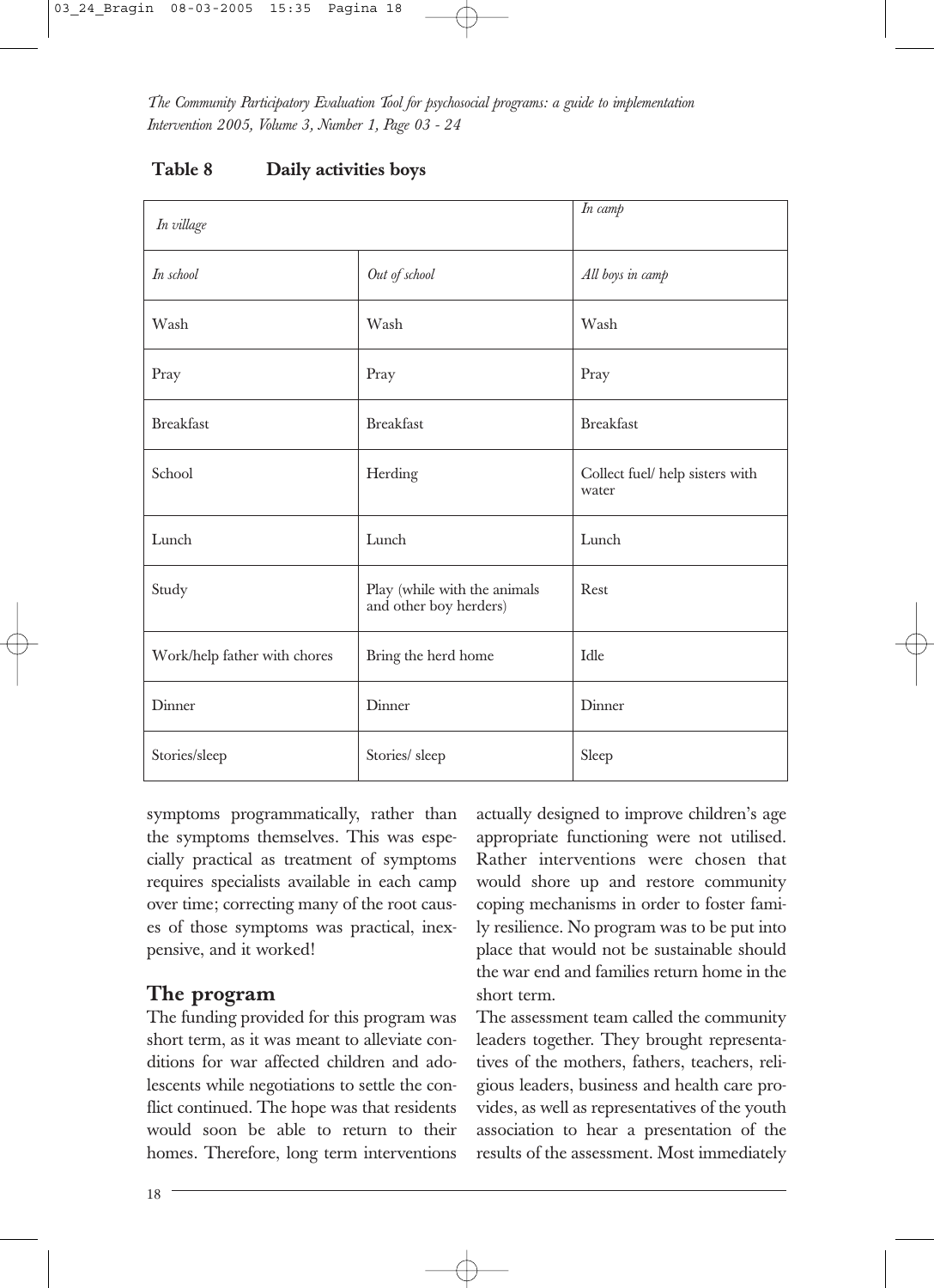| In village                                            |                                                       | In camp                                                                 |
|-------------------------------------------------------|-------------------------------------------------------|-------------------------------------------------------------------------|
| In school                                             | Out of school                                         | All girls in camp                                                       |
| Wash                                                  | Wash                                                  | Start fetching water and fuel<br>before sunup                           |
| <b>Breakfast</b>                                      | <b>Breakfast</b>                                      | Start fire/heat water                                                   |
| Clean after breakfast                                 | Clean after breakfast                                 | Wash/help siblings wash<br><b>Breakfast</b>                             |
| School                                                | Bake enjera                                           | Bake enjera                                                             |
| Lunch                                                 | Prepare other food                                    | Prepare sauce                                                           |
| Clean house                                           | Lunch                                                 | Lunch                                                                   |
| Study                                                 | Wash clothes                                          | Make coffee for mother                                                  |
| Dinner                                                | Clean house                                           | Wash clothes                                                            |
| Join mother and other<br>women/sing and beat the drum | Fetch fuel and water                                  | Take care of siblings/heat<br>supper                                    |
| Stories to smaller children with<br>older women       | Take care of siblings/help with<br>supper             | Sleep (many difficulties-fear of<br>snakes and scorpions/bad<br>dreams) |
| Sleep                                                 | Join mother and other<br>women/sing and beat the drum |                                                                         |
|                                                       | Tell stories to smaller children<br>with older women  |                                                                         |
|                                                       | Sleep                                                 |                                                                         |

Ŧ

# **Table 9 Daily activities/girls**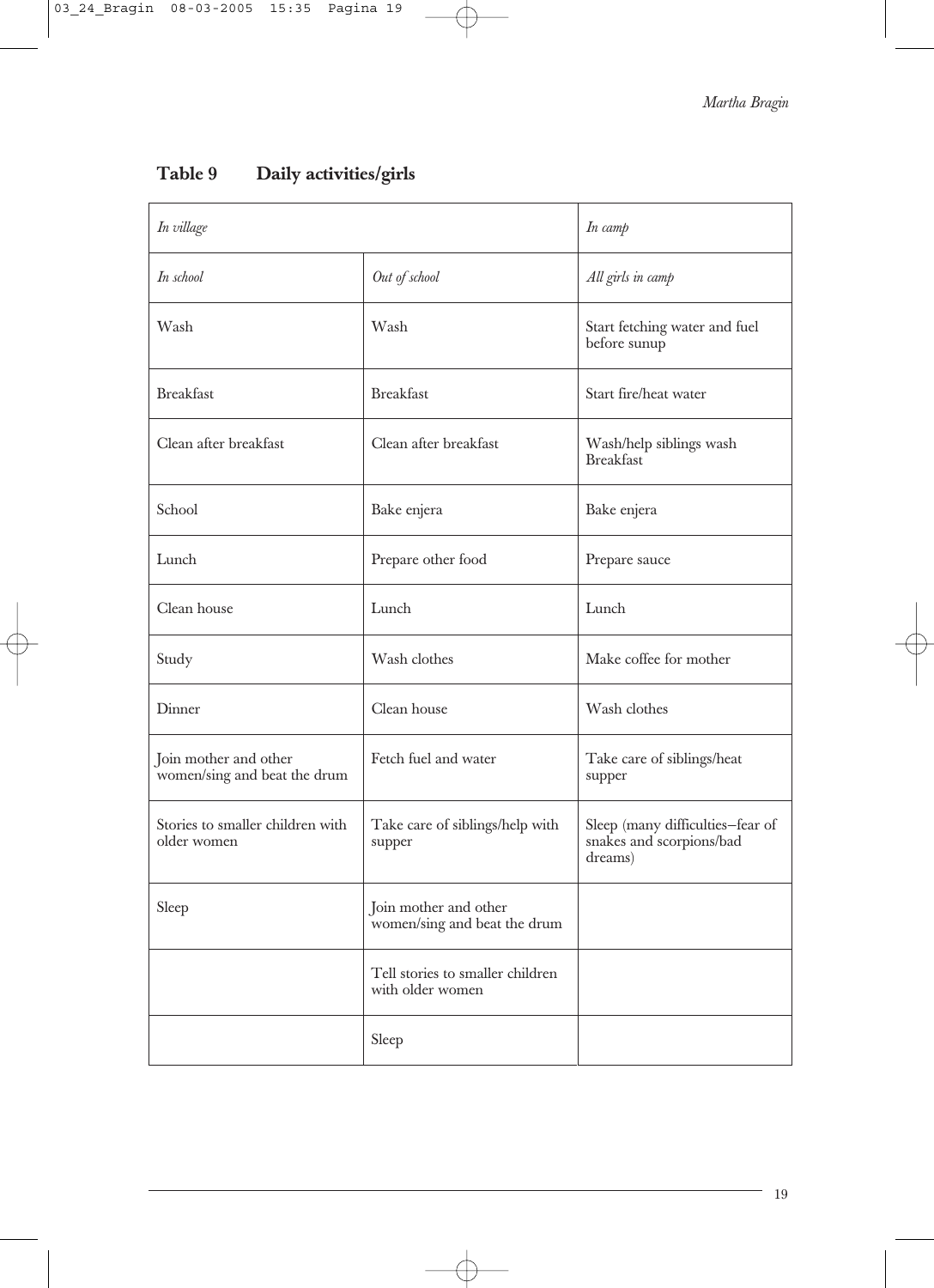wanted long term development assistance, and a date was made for a separate meeting with the appropriate contacts. What the community agreed, interestingly enough, was that they sought a minimum of resources to be spent on these projects, as that would leave more available for post war development. They then sat down to agree on what they could do, as parents, teachers, and young people, to improve family life in the camp.

A community child protection committee was formed to monitor and evaluate the progress of program implementation as well as the results. This committee was to work without material incentives, as it was felt that material incentives would skew the results of their work. However, in part this was possible in Eritrea because of the strong tradition of participating in community activities as volunteers - this was considered part of their contribution to 'the struggle.'

The committee, which consisted of two representatives of mothers, fathers, teen boys, teen girls, younger boys, younger girls, a male and female teacher, a doctor, a health worker, and representatives of the youth union and camp government, was established. They received training and supervision from the Ministry of Labour and Social Affairs.

*Activity 1: Emergency Schools.* Emergency (tent based) schools were set up for all seven year olds and all school going primary aged chil $dren<sup>2</sup>$ .

*Activity 2: Youth association to engage young people. Y*oung people were put to work camouflaging tents. Storytelling contests and drumming contests were organized for girls. Prizes were allotted for grandmothers who trained young girls to participate. Footballs were distributed and matches were organized by adolescents for younger

children. Art supplies were distributed, and art activities and games were organized for non-school going children.

*Activity 3: Support for mothers at home.* Women's association would support coffee ceremonies by providing free coffee. Older boys in the youth association would involve young children in afternoon activities while women and older girls participated in coffee ceremonies.

*Activity 4*: *Support for mourning and help for widows and disabled*. A council of elder men was established to arrange for memorials. The council was given supplies that they could use to help orphans, widows, the sick and disabled.

Staff from the Ministry of Labour and Social Affairs, along with a representative of the Eritrean Relief and Rehabilitation Commission (ERREC) visited weekly to provide training, observe, advise and assess the progress of the program.

The problem of the water points remained intractable. Girls were up before dawn to collect fuel and water due to both the scarcity of and intense competition for those commodities. UNICEF had provided the existing water points, but felt that providing more was inadvisable as it was hoped that the population would go home in just a few months. The feeling was water points were best provided in the villages where people lived permanently and where they were critical for the prevention of disease.

# **The evaluation**

The child protection committee was in charge of ongoing support for the program as well as evaluation. The program was designed to target the specific coping mechanisms that the community named as not in place. Therefore, it is not surprising that these mechanisms were those addressed by the program and in place at its conclusion.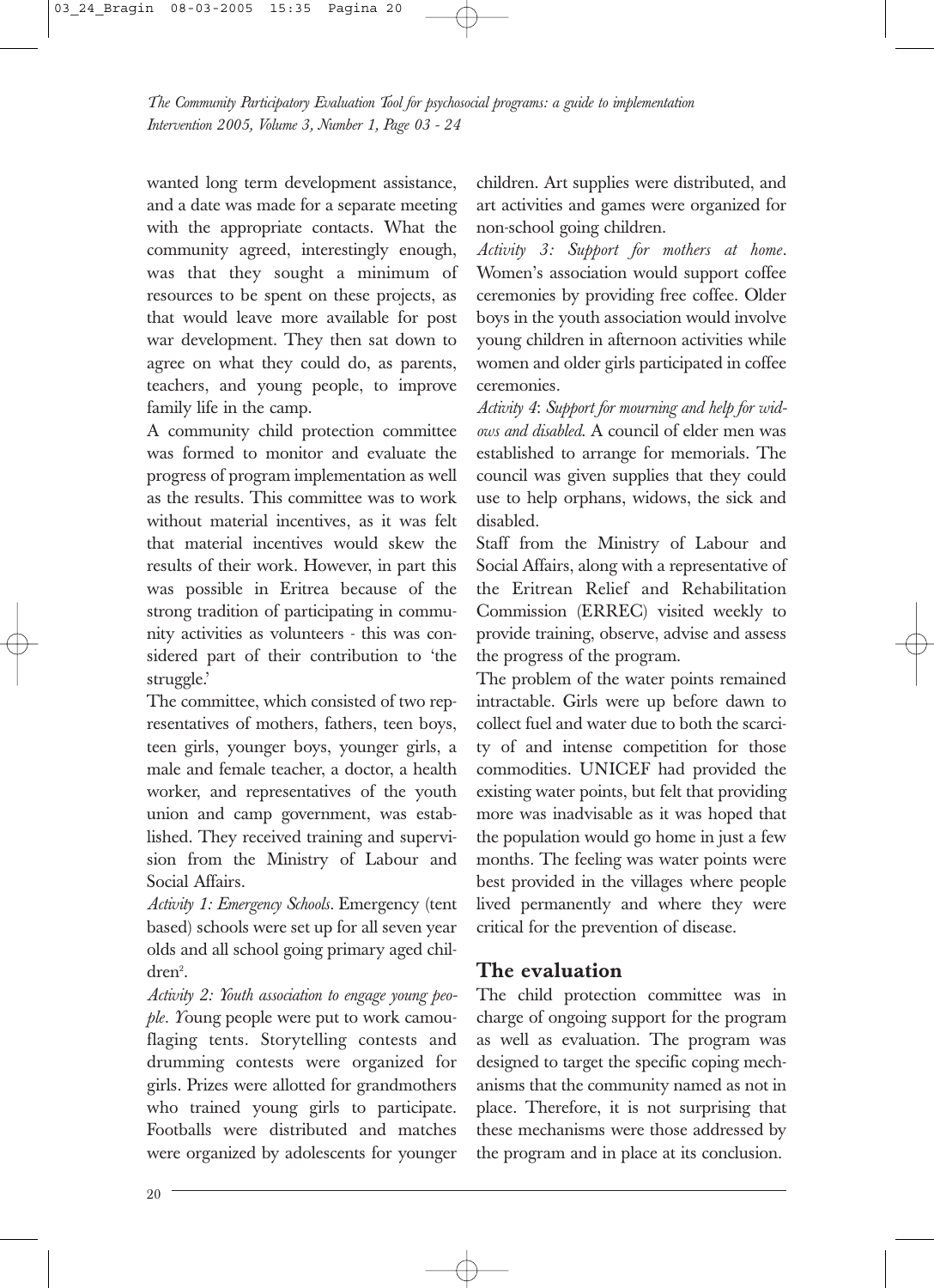*Martha Bragin*

| In prior community                                                                                                                                | In camp after the program      |
|---------------------------------------------------------------------------------------------------------------------------------------------------|--------------------------------|
| Festivals for births, weddings and important<br>holidays                                                                                          | Need strengthening no weddings |
| Collective mourning ceremonies: last for 12<br>days and involve the entire community<br>including expressions of grief and concrete<br>assistance | In place                       |
| Consultation with priests, utilisation of holy<br>water and amulets                                                                               | In place                       |
| Consultation with elderly and wise persons                                                                                                        | In place                       |
| Music and dancing at home                                                                                                                         | In place                       |
| Story telling and beating the drum                                                                                                                | In place                       |
| Children's games                                                                                                                                  | Strengthened                   |
| Assistance to disabled by community                                                                                                               | Strengthened                   |
| Participation in 'the struggle' for independence<br>and the building of the new state                                                             | Participation up               |
| Mothers participate in coffee ceremony/share<br>worries and concerns                                                                              | In place                       |
| School                                                                                                                                            | Emergency school available     |

# **Table 10 Community coping mechanisms**

# **Table 11 Daily activities/boys**

| In village                   |                                                        | In camp after the program                                   |
|------------------------------|--------------------------------------------------------|-------------------------------------------------------------|
| In school                    | Out of school                                          | All boys in camp                                            |
| Wash                         | Wash                                                   | Wash                                                        |
| Pray                         | Pray                                                   | Pray                                                        |
| <b>Breakfast</b>             | <b>Breakfast</b>                                       | <b>Breakfast</b>                                            |
| School                       | Herding                                                | Collect fuel/ help sisters with<br>water/some attend school |
| Lunch                        | Lunch                                                  | Lunch                                                       |
| Study                        | Play (while with the animals<br>and other boy herders) | Participate in youth activities                             |
| Work/help father with chores | Bring the herd home                                    | Play                                                        |
| Dinner                       | Dinner                                                 | Dinner                                                      |
| Stories/sleep                | Stories/sleep                                          | Stories/sleep                                               |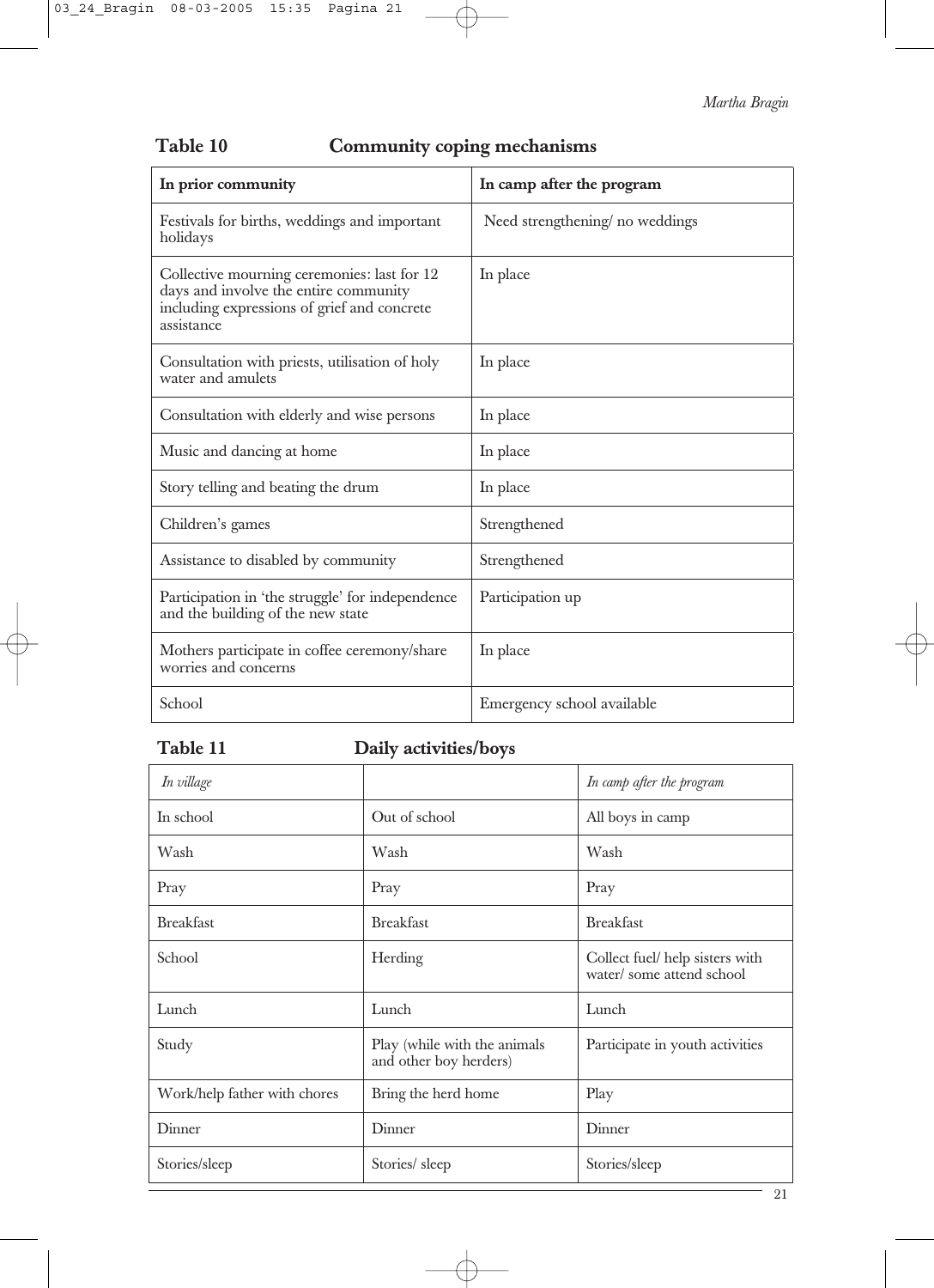| ◢<br>In village                                       | ల                                                     | In camp after program                                 |
|-------------------------------------------------------|-------------------------------------------------------|-------------------------------------------------------|
| In school                                             | Out of school                                         | All girls in camp                                     |
| Wash                                                  | Wash                                                  | Start fetching water and fuel<br>before sunup         |
| <b>Breakfast</b>                                      | <b>Breakfast</b>                                      | Start fire/heat water                                 |
| Clean after breakfast                                 | Clean after breakfast                                 | Wash/help siblings wash                               |
|                                                       |                                                       | <b>Breakfast</b>                                      |
| School                                                | Bake enjera                                           | School or youth union activities                      |
| Lunch                                                 | Prepare other food                                    | Same as above                                         |
| Clean house                                           | Lunch                                                 | Lunch                                                 |
| Study                                                 | Wash clothes                                          | Make coffee for mother                                |
| Dinner                                                | Clean house                                           | Wash clothes                                          |
| Join mother and other<br>women/sing and beat the drum | Fetch fuel and water                                  | Take care of siblings/heat<br>supper                  |
| Stories to smaller children with<br>older women       | Take care of siblings/help with<br>supper             | Stories with older women for<br>siblings              |
| Sleep                                                 | Join mother and other<br>women/sing and beat the drum | Join mother and other women<br>sing and beat the drum |
|                                                       | Stories to smaller children with<br>older women       | Sleep                                                 |
|                                                       | Sleep                                                 |                                                       |

**Table 12 Daily activities/girls**

The child protection committee was able to collect a different random sample of community participants, and to revisit the questions. Table 10-13 reflect their responses.

It may be that the positive results came from the overall sense of excitement and improved well being that the activities created. Such a qualitative study does not give a measure of causality. By using the CPET the camp community was able to feel that the programs for children were theirs, and that they were able to find ways to improve their children's well being even in time of war and displacement.

# **Limitations**

It should be noted that we did not replicate the activity matrix because, being short term, the activities open to adolescents for personal action were created by the program, and adolescent participants were involved in the activities that the program had created. It would have been very interesting to see whether, following the program's ending, these youth continued to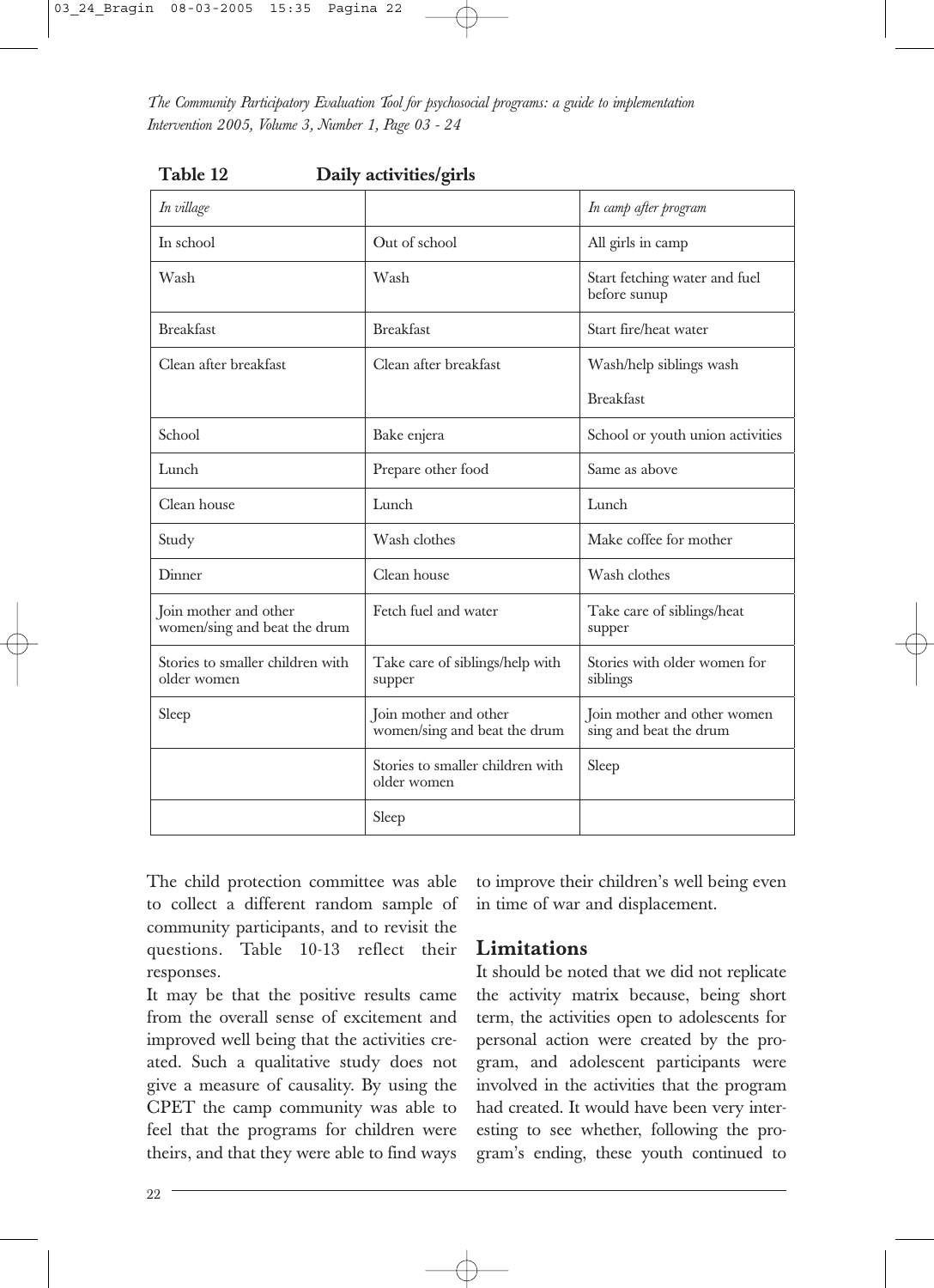| Age of child           | <b>Observations</b>                                                                                                                                                                                                                                                                                                          |  |
|------------------------|------------------------------------------------------------------------------------------------------------------------------------------------------------------------------------------------------------------------------------------------------------------------------------------------------------------------------|--|
| $0 - 2$ years          | As mothers feel better, babies reported feeding and sleeping better.                                                                                                                                                                                                                                                         |  |
| $2$ years $-5$ years   | Independence and fear of noises still a problem. Sleep rituals,<br>stories singing help with sleep                                                                                                                                                                                                                           |  |
| $6$ years $-12$ years  | Nightmares, sleepwalking, night terrors, headaches and stomach<br>aches are less frequent (but continue) as they are more positively<br>occupied and moms are calmer. No longer run out of the camp.<br>Those in school concentrate better, all say they enjoy the games<br>that they play – play helper rather than soldier |  |
| $12$ years $-15$ years | Nightmares, sleepwalking, night terrors reported to be less<br>frequent. However more are attending school and playing and as<br>they do this they report feeling more hopeful and positive, say<br>they don't think consciously about revenge and violence - play<br>sports                                                 |  |
| $15$ years $-18$ years | Young people and their parents report a greater sense of hope<br>about their future, and a sense that they are part of an important<br>struggle.                                                                                                                                                                             |  |

#### **Table 13 War related changes in children after the program**

create channels of activity for themselves. It would have been highly recommended to learn whether the programs produced lasting success in restoring children's developmental trajectory over time. However, funding was not available to continue the program. Therefore the recommended followup post tests were not conducted.

# **Conclusion**

Our short-term intervention, improving the quality of children's daily lives, restoring community coping mechanisms that had served well over time, and creating new ones where they were necessary, appeared to have proved helpful.

The community members reported that their babies were feeding better as mothers were more relaxed and that young children utilized the opportunity to play games appropriate to their age group and became less fearful of being away from mother for short times. School aged children continued to have nightmares but did have fewer somatic complaints and were able to concentrate at school. Adolescents reported feeling more hopeful as they participated in community activities.

More important, it showed that this simple tool for community based monitoring and evaluation of a psychosocial program could be utilized, with little funding and under difficult circumstances.

It is hoped that this model will be replicated in other circumstances with the results made available, so that the viability of this method of monitoring and evaluation can be reported in other circumstances.

# **References**

Anthony, E. & Cohler C. (Eds) (1987). *The Invulnerable Child.* New York: Guilford.

Boyden, J. & Gibbs, S. (1997). *Children of War: Responses to Psychosocial Distress in Cambodia.* No. 97.2.Geneva: The United Nations Research Institute for Social Development.